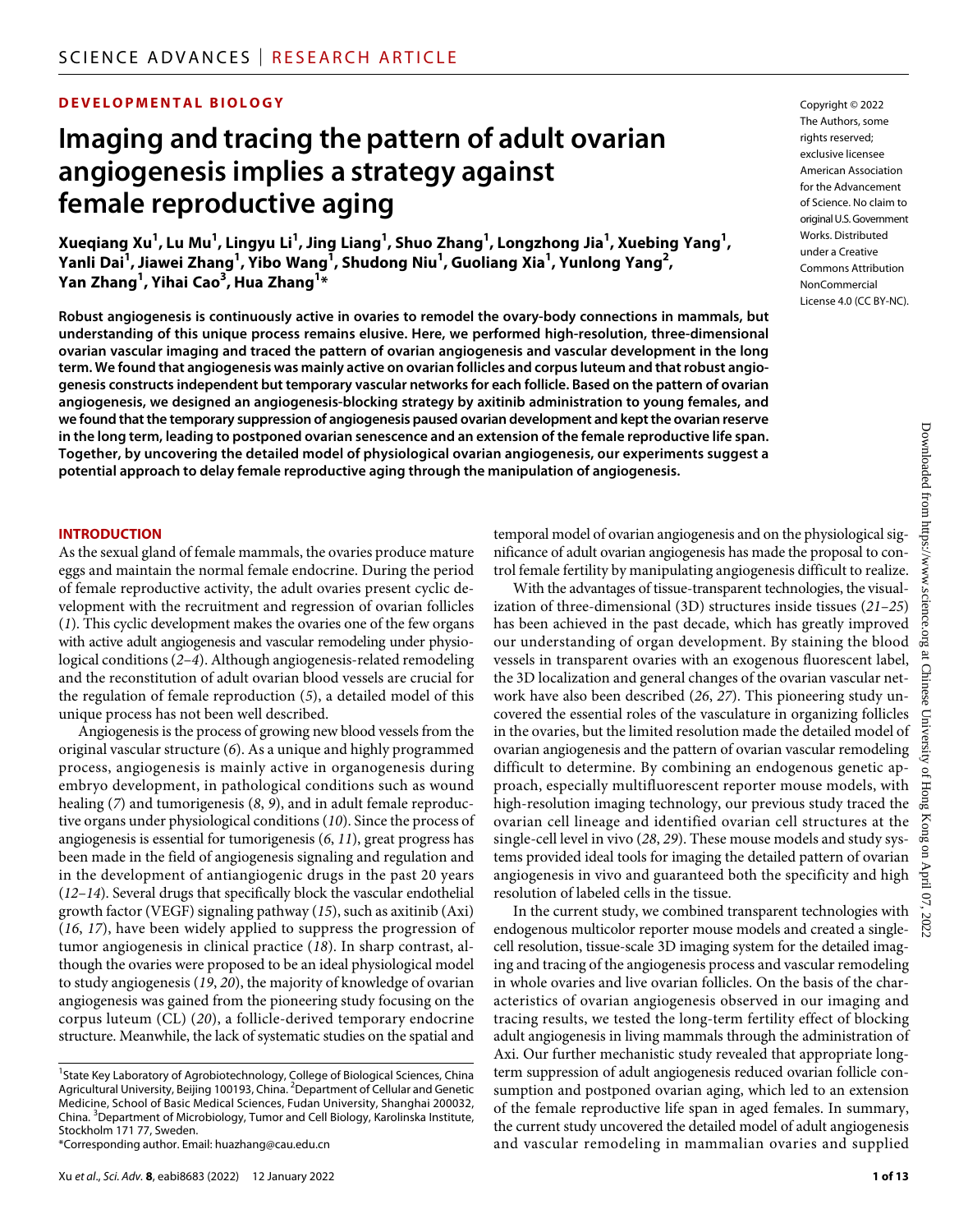experimental evidence showing that the suppression of adult angiogenesis was an efficient target to postpone female reproductive aging, implying a potential clinical approach to retain the capability of female reproduction.

#### **RESULTS**

## **High-resolution 3D imaging ofadult ovarian angiogenesis inmice**

To investigate the profile of angiogenesis dynamics in the ovaries, we built a whole-mount imaging system to visualize ovarian blood vessels with a single-cell resolution. This was achieved by combining a vascular endothelium–specific endogenous dual-fluorescent tracing mouse model [tyrosine kinase (*Tek*)*–Cre;mTmG* mice] (*30*, *31*) with a modified 3D tissue-transparency technique (Fig. 1A) (*24*), followed by scanning the transparent tissues under a high-resolution spinning-disc confocal microscope (Fig. 1B). As shown in Fig. 1C, the whole-mount imaging system allowed us to image the 3D ovarian blood vessel network, including the capillaries, with high resolution on the scale of a whole mount (Fig. 1C and movie S1) and to analyze the subcellular structures (Fig. 1C, arrows) of a single blood vessel endothelium in detail.

With this system, we reconstructed a 3D model of *Tek-Cre;mTmG* ovaries at different reproductive stages to investigate the developmental changes of ovarian blood vessels. With ovarian development, the whole-mount images showed that a marked accumulation of blood vessels (Fig. 1D) occurred in ovaries from puberty onset [postnatal day (PD) 23] to adulthood (PD35 and 4 months). Quantification of the density of ovarian blood vessels confirmed a significant increase in blood vessels in the ovaries with the activity of female reproduction (Fig. 1E), showing a continuous activity of angiogenesis in the adult ovaries. In addition, our 3D imaging results showed a significant decrease in the blood vessel density in the ovarian stroma in 14-month-old females compared with that in 4-month-old females (fig. S1, A to C), indicating that a degeneration of ovarian blood vessels was accompanied by ovarian aging.

The spatial analysis of the image showed that blood vessels mainly existed in the stromal region of the ovaries (fig. S2A, arrows) and on the theca area surrounding the ovarian follicles (fig. S2B, arrows, and movie S2), but they were not observed inside the follicles (fig. S2B, arrowheads) or in the ovarian surface epithelium (fig. S2A, arrowheads). This is consistent with previous observations of avascular granulosa cells (GCs) in the follicles of ovaries (*32*). We also found that the density of blood vessels in the medulla stroma area was significantly higher than that in the ovarian cortical area (fig. S2, C to E) and that the average diameter of blood vessels in the medulla region was significantly wider than that in the cortical stroma region (fig. S2, C, D, and F). These results suggest that the stable blood vessels mainly localize in the medulla region of the ovaries. Moreover, our whole-mount imaging also revealed a dynamic development of blood vessels in the ovaries during the estrous cycle and demonstrated that the density of ovarian blood vessels in the ovaries during the proestrus period was significantly higher than that in the estrus, metestrus, and diestrus stages (fig. S3, A and B), indicating that angiogenesis was active with the fast growth of follicles.

#### **Analyzing the localization and development oftip cells revealed an angiogenesis model in adult ovaries**

We next analyzed the details of angiogenesis in the ovarian images to investigate the pattern of vascular remodeling in adult ovaries.



C

B

3D images of *Tek-Cre;mTmG* ovaries were kept at a high resolution and were available for different analysis scales from the whole-organ level (white box) and singlefollicle level (yellow box) to the subcellular resolution (red frame). The subcellular structures (arrows) are shown in the image. (**D**) Reconstructed ovarian blood vessels at the organ level showing a significant accumulation of blood vessels in mouse ovaries with sexual maturation, from puberty onset at PD23 to adulthood at 4 months. (**E**) Quantification of the relative changes in ovarian vessel density showing a significant increase in ovarian vessel density from PD23 to 4 months (*n* = 9 ovaries per group). The data are presented as means  $\pm$  SD. The data were analyzed by a two-tailed unpaired Student's *t* test and  $***P$  < 0.001. Scale bars, 500  $\mu$ m (B and D) and  $25 \mu m$  (C).

Through the scanning of the 3D-reconstructed ovarian vascular network at single-cell resolution, tip cells, which are the marker cells of angiogenesis (*33*–*36*), were clearly identified by their typical filopodia (Fig. 2, A and B, arrows) on green fluorescent protein (GFP)–labeled blood vessels. In the adult ovaries, we found that tip cells were abundantly distributed on the capillaries of growing follicles (GFs) [Fig. 2, A and C;  $(8.9 \pm 4.1) \times 10^3/\text{mm}^3$ ] and in the CL [Fig. 2C and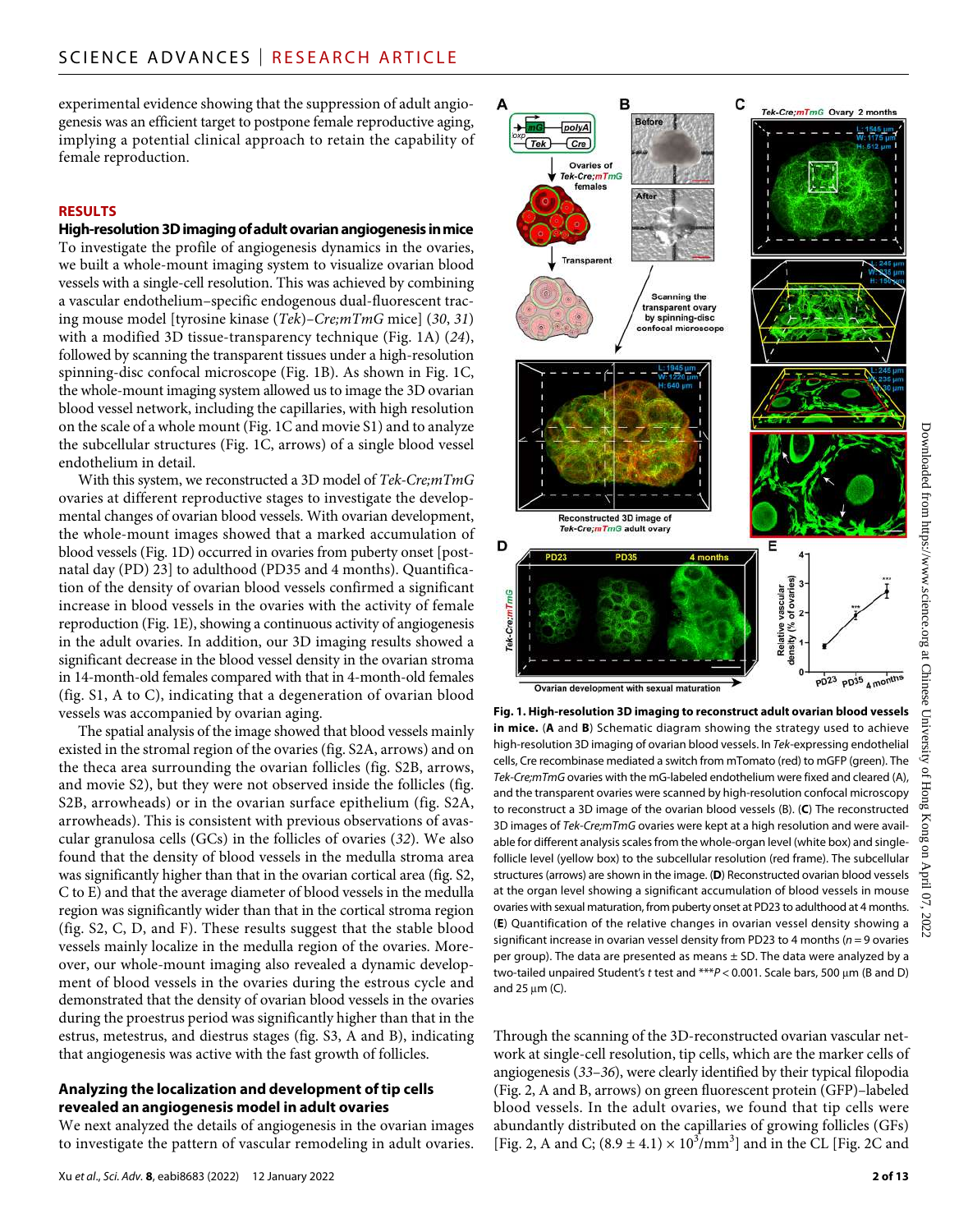

**Fig. 2. Imaging and tracing angiogenesis in adult ovaries.** (**A** and **B**) Analysis of the 3D-reconstructed ovarian images at the single-cell level to reveal the pattern of angiogenesis in the adult ovaries. Tip cells with filopodia (arrows) were mainly observed on the endothelium of GFs (A), and a few tip cells were randomly detected in the ovarian stromal region (B). (**C**) Quantification of the tip cell number in the liver (L), stromal region (SR), growing follicles (GFs), and CL of ovaries (*n* = 20 for each group) in adult mice (2 months), showing the abundance of tip cells in the adult ovaries, especially on GFs and CL. (**D**) Reconstructed images of ovarian follicles at different stages, showing a significantly increased density of blood vessels from primary follicles to antral follicles. (**E**) Live-cell imaging analysis recorded a marked growth of blood vessels on the surface of *Tek-Cre;mTmG* follicles. During 24 hours of in vitro culture, branching and extension were observed on the membrane GFP–labeled follicle endothelium (see movie S3). (**F**) High-magnification time-lapse imaging showing the behaviors of tip cells on follicle blood vessels (white). The extension of filopodia (arrows) on tip cells and the fusion of different tip cells (arrowheads) were recorded (see movie S4). GFP was converted to black and white in (A) and (B) to highlight the cell details. The data are presented as means ± SD. The data were analyzed by a two-tailed unpaired Student's t test and  $***P$  < 0.001. Scale bars, 10 um (A and B), 50 um (D and E), and 25 um (F).

fig. S2A, arrows;  $(1.2 \pm 1.1) \times 10^4/\text{mm}^3$ ]. In sharp contrast, only a few tip cells were observed in the stromal region of the ovaries [Fig. 2, B and C;  $(8.0 \pm 3.0) \times 10^2/\text{mm}^3$ ], and few tip cells were detected on blood vessels in the control adult liver (Fig. 2C and fig. S2B;  $3.2 \pm 4.9/\text{mm}^3$ ). These results showed that adult angiogenesis was mainly active on GFs and their derived structure (CL) in the ovaries. Furthermore, our 3D images showed that the follicular

capillaries presented a reticular structure surrounding the follicles and that the density of follicular capillaries was significantly increased with the maturation of follicles (Fig. 2D and fig. S3A), confirming continuous angiogenesis on ovarian follicles.

To further investigate how the follicle vascular network is constructed through angiogenesis in detail, we cultured isolated follicles at the secondary stage from *Tek-Cre;mTmG* females with a modified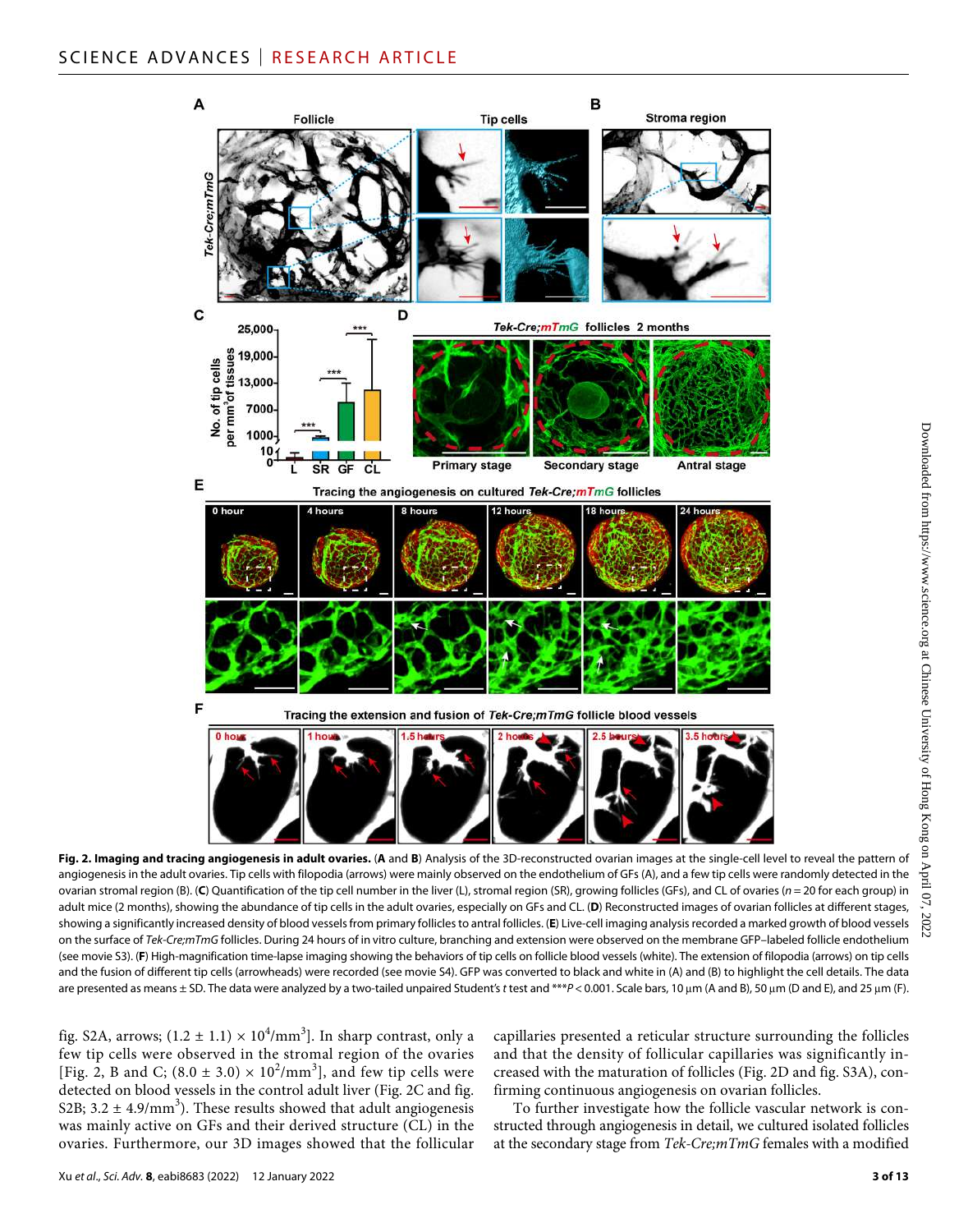3D living follicle in vitro development system (*37*) to observe the live process of angiogenesis and follicle vascular network construction. During 24 hours of in vitro culture, we found a marked branching and extension of mGFP (mG)–labeled blood vessels with follicle development that formed a high-density capillary bed on the follicle surface (Fig. 2E and movie S3). In detail, the fast increase in the follicle blood vessels presented an intussusceptive model (Fig. 2E, arrows) to increase the density of the vascular network. Meanwhile, the cell behavior analysis also showed that a clear tip cell–related extension of blood vessels on follicles (Fig. 2F, arrows) to increase the number of new vessel branches and clear fusions of the extended vascular endothelial cells (Fig. 2F, arrowheads) on these newly formed vessel branches constructed new blood vessels (Fig. 2F and movie S4). These results demonstrated that the active angiogenesis of follicles followed a complicated angiogenesis model to construct the follicle vascular network. Therefore, our imaging results showed that active adult angiogenesis constructs and remodels follicle blood vessels with ovarian development and that ovarian follicles are the active center of unique adult angiogenesis in the ovaries under physiological conditions.

#### **Angiogenesis established independent and temporary vascular network for each follicle in adult ovaries**

The imaging results revealed that ovarian follicles were the active center for the construction of the ovarian vascular network through angiogenesis. However, ovarian follicles are temporary structures with cyclic recruitment and regression (*1*) during adult life. Therefore, we next extended our study to investigate the fate of angiogenesisformed new blood vessels on the follicles in the ovaries. To trace the development of the follicle vascular endothelium in vivo, we introduced a multicolor fluorescent reporter *Tek-Cre;Rainbow* mouse model (*38*), in which *Tek*-positive vascular endothelial cells randomly expressed red (RFP), orange (OFP), or cyan (CFP) fluorescent proteins (fig. S4A), allowing them to be distinguished from *Tek*negative GFP-expressing cells (fig. S4B). With this model, we seeded *Tek-Cre;Rainbow* GFs into the ovaries of wild-type recipient females through surgery and traced the developmental fates of these fluorescent follicles in vivo (Fig. 3A). Before transplantation, all isolated *Tek-Cre;Rainbow* follicles were surrounded by fluorescent blood vessels (Fig. 3B, arrows), showing a comprehensive follicle structure for subsequent in vivo tracing. After 2 weeks of seeding, the transplanted follicles presented a sufficient survival rate in the recipient ovaries (ROs) (87.8%, 86 of 98 checked ROs with transplanted fluorescent follicles) and developed to further stages, including antral follicles (Fig. 3C, arrows) and CL (Fig. 3C, arrowheads). Moreover, ovulated GFP oocytes (Fig. 3D, arrows) were obtained from recipient females, demonstrating the normal development of transplanted follicles in ROs, and our tracing system successfully mimicked physiological follicle development in vivo.

With a focus of fluorescent blood vessels on transplanted follicles, we observed fluorescent blood vessels on all of the detected fluorescent follicles, and they developed with follicle growth. This result demonstrated a successful connection of the donor vascular system with the recipients. Furthermore, a high-density vascular network with different colors of fluorescence was clearly observed in the transplanted follicle–derived CL (Fig. 3E, CL), revealing normal angiogenesis of transplanted follicle blood vessels. We found that no fluorescent blood vessels extended to the ROs to cover the recipient follicles, even those closely adjacent to the transplanted follicles (Fig. 3E, arrows). This result indicated that although robust

angiogenesis was active on the follicles, the extension of blood vessels through active follicular angiogenesis was limited in the follicle theca layer; therefore, each follicle formed an independent vascular network to support its development. At 2 months after transplantation, almost all transplanted ovaries contained no fluorescent follicles (97 of 98), indicating the exhaustion of transplanted follicles in the recipient females (fig. S4C). Consistent with the exhaustion of transplanted follicles, no fluorescent blood vessels were found in the ROs (Fig. 3F and fig. S4C), demonstrating the complete elimination of follicle-related blood vessels in the ovaries. Therefore, we conclude that active angiogenesis forms a complex but independent blood vessel network for each follicle and that these newly formed blood vessels are completely eliminated with follicle atresia or ovulation (Fig. 3G).

#### **Axi treatment disrupted follicle blood vessel construction but kept the ovarian reserve in adult females**

Our findings revealed that adult angiogenesis was mainly active on follicles to construct temporary and independent vascular networks in ovaries. This pattern implied that the proper suppression of adult angiogenesis should mainly affect the existing GFs, which were blood vessel dependent, but might have no severe effects on the ovarian reserve, which had no individual blood vessels (*39*–*41*).

To support our hypothesis, we next designed experiments to block adult angiogenesis in living animals. The angiogenesis inhibitor Axi was intraperitoneally injected [30 mg/kg body weight (BW), every other day] into the *Tek-Cre;mTmG* females to suppress the activity of angiogenesis in vivo for 1 month beginning at 2 months of age (Fig. 4A), and an identical increase in BW in the Axi and control groups showed no marked side effects (fig. S5A) during the drug-treated period. After the treatment, we first checked the effects of blood vessel development in the ovaries and other organs by performing high-resolution transparent imaging. As expected, a marked decreased density of mG-labeled blood vessels was found on the ovarian follicles in Axi-treated mice compared with those of control mice (Fig. 4, B and C). In sharp contrast, there were no marked changes in blood vessel density in the ovarian stromal region (Fig. 4, B and C) or liver (Fig. 4, B and C) between the Axi and control groups. These results indicated that our Axi treatment strategy mainly suppressed angiogenesis by blocking the establishment of a new follicle vascular network but had little effect on stable blood vessels.

To determine the effect on folliculogenesis, histological analysis was performed, showing that the size of ovaries was notably decreased, and no preovulatory follicles or CL (Fig. 4D) existed in the treated ovaries. Follicle count results confirmed a decreased number of GFs in the Axi-treated ovaries compared with the controls (Fig. 4E; 193  $\pm$  35 versus 354  $\pm$  35). Unexpectedly, the decreased number of GFs did not lead to a diminished ovarian reserve in Axi-treated ovaries. On the contrary, the total number of follicles in the Axi-treated ovaries was much greater than that in the control ovaries (Fig. 4F;  $1440 \pm 189$  versus  $1120 \pm 123$ ) because of a significantly increased number of primordial follicles (PFs) (Fig. 4, G and H;  $1247 \pm 182$  versus 766  $\pm$  99) in the cortical region of ovaries after Axi treatment (Fig. 4G, arrows, and fig. S5B, arrows). Since dormant PFs represent the ovarian reserve and cannot be renewed in adult ovaries (*29*), our results indicate that the suppression of adult angiogenesis reduces the loss of PFs and keeps the ovarian reserve in females.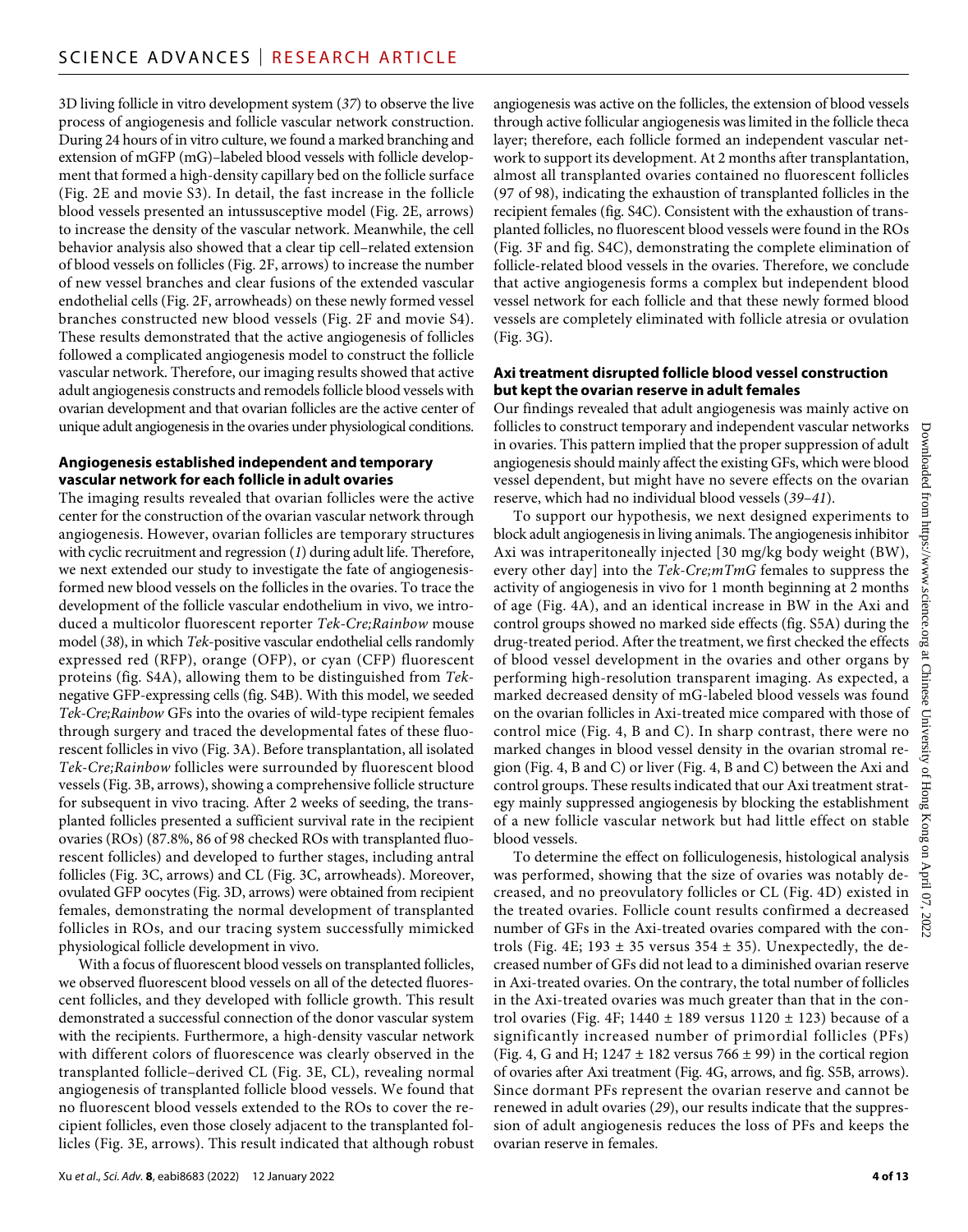

**Fig. 3. Angiogenesis established an independent and temporary follicle vascular network in the adult ovaries.** (**A**) Illustration of the strategy used to trace the development of follicle blood vessel endothelial cells in vivo. GFs with fluorescent-labeled blood vessels were isolated from *Tek-Cre;Rainbow* females and were surgically seeded into the ovaries of wild-type recipient females for long-term tracing. (**B**) Before seeding, a single follicle from *Tek-Cre;Rainbow* ovaries showed red or blue fluorescent blood vessels (arrows) surrounding the GFP follicle. (**C** and **D**) The transplanted *Tek-Cre;Rainbow* follicles successfully developed to the antral stage and formed a CL in the recipient ovaries (ROs) and also ovulated the GFP oocytes from recipient females, showing the normal development of the seeded follicles. (**E**) Tracing the developmental fate of follicle blood vessels after transplantation. All fluorescent blood vessels (arrows) were limited to the surface of transplanted follicles and the CL, which were derived from transplanted follicles. (**F**) At 2 months after seeding, all fluorescent blood vessels were eliminated because of the exhaustion of transplanted follicles in the ROs (0 of 97). The transplanted window is indicated by the white frame. (**G**) Schematic of the fate of new follicular blood vessels formed via angiogenesis, showing the formation of an independent blood vessel network for each GF in the ovaries, and a complete elimination of follicle blood vessels with the cessation of follicle function. RO, recipient ovary; TF, transplanted follicle; CL, corpus luteum. Scale bars, 100 µm (B to E).

#### **Blocking angiogenesis paused ovarian development in females**

We next investigated the underlying mechanisms of how blocking angiogenesis protects the ovarian reserve in females. The rate of

follicle loss in ovaries is mainly determined by the balance of GF recruitment and PF dormancy (*1*, *42*). Since the blocking of angiogenesis mainly suppressed the construction of a vascular network on the GFs, we proposed that angiogenesis-related blockage of blood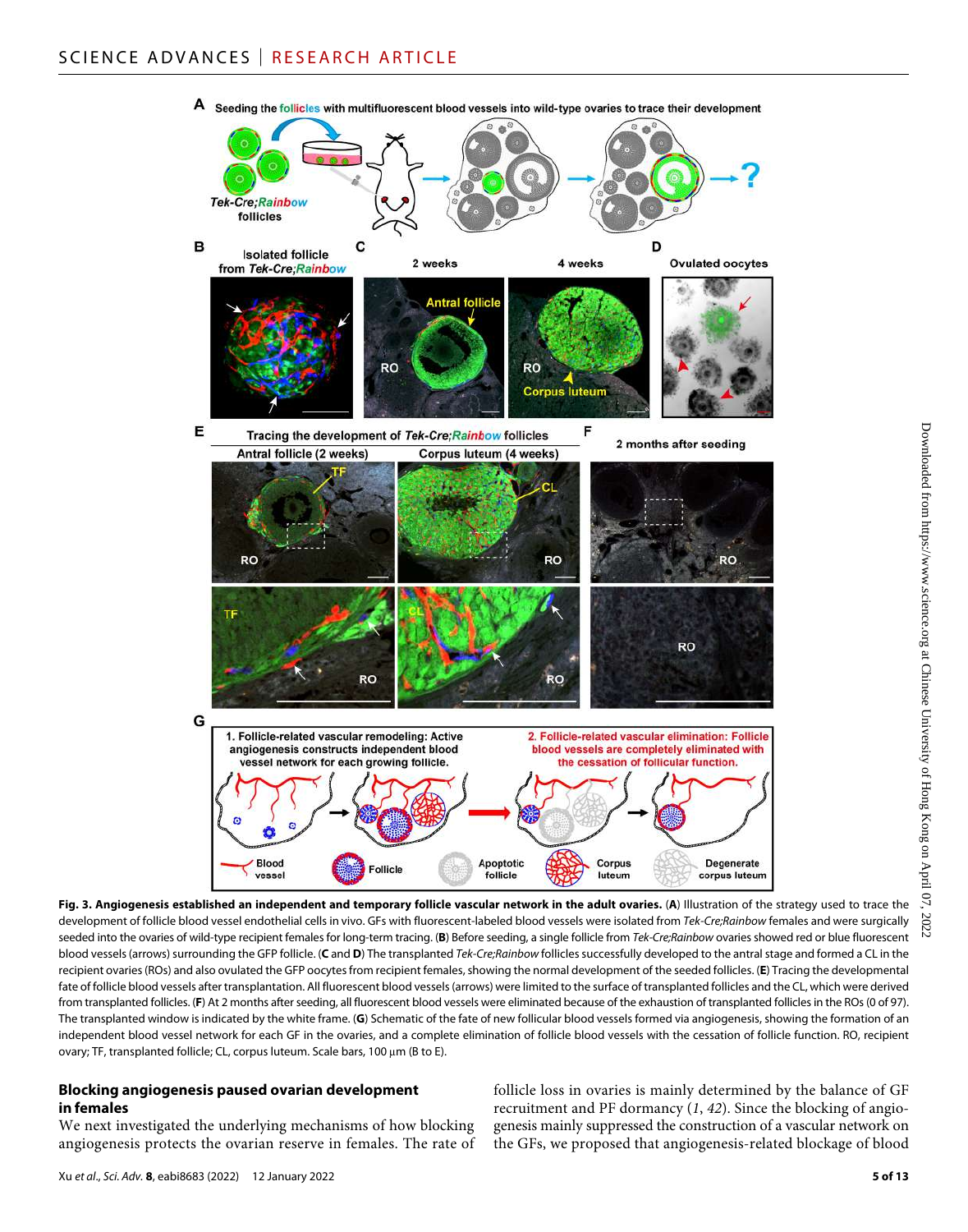

**Fig. 4. Axi treatment disrupted follicle blood vessel construction but kept the ovarian reserve in adult females.** (**A**) The strategy of Axi treatment in females. Females at 2 months were treated with Axi (30 mg/kg BW, every other day) for 1 month to temporarily block angiogenesis. i.p., intraperitoneal. (**B**) After 1 month of Axi treatment, a significantly decreased vascular density was observed on the follicles of Axi-treated ovaries compared with those in the DMSO group (*n* = 8), but no marked effect was found for the stable blood vessels of the ovarian stromal region and liver. (**C**) Quantification of vascular density in the follicles and stromal region of ovaries and the liver after Axi treatment (*n* = 9 ovaries per group). (D) Histological analysis showed the decrease in ovarian size and in the number of GFs in the Axi group compared with the controls. (**E**) Follicle counts showed a significant decrease in the number of GFs in the Axi-treated ovaries (*n* = 6). (**F**) The total follicle number in the Axi-treated and control ovaries, showing that the total number of follicles in the Axi group was significantly greater than that in the controls (*n* = 6). (**G**) Immunostaining results revealed more primordial follicles (arrows) in the cortex of Axi-treated ovaries. Green: anti-FOXL2/GCs. Red: anti-DDX4/oocytes. Blue: Hoechst33342. (**H**) Follicle count results of primordial follicles (PFs), showing an increased number of PFs in Axi-treated ovaries compared with the controls (*n*=6). The data are presented as means ± SD. The data were analyzed by a two-tailed unpaired Student's *t* test; \*\*\**P* < 0.001, \**P* < 0.01, \**P* < 0.05, n.s. *P* ≥ 0.05. Scale bars, 50 μm (B and G) and 500 μm (D).

vessel construction might directly affect the development dynamics of GFs.

To measure the development dynamics of GFs in vivo, we created Zona pellucida protein 3 (*Zp3*)-*CreERT2* mice (fig. S6A) and crossed

them with *mTmG* reporter mice to establish an inducible follicle growth–tracing mouse model (*Zp3-CreERT2;mTmG* mouse model). In this model, *Zp3*-positive oocytes in GFs could be inducible labeled by GFP (mG) through tamoxifen (Tam) administration, which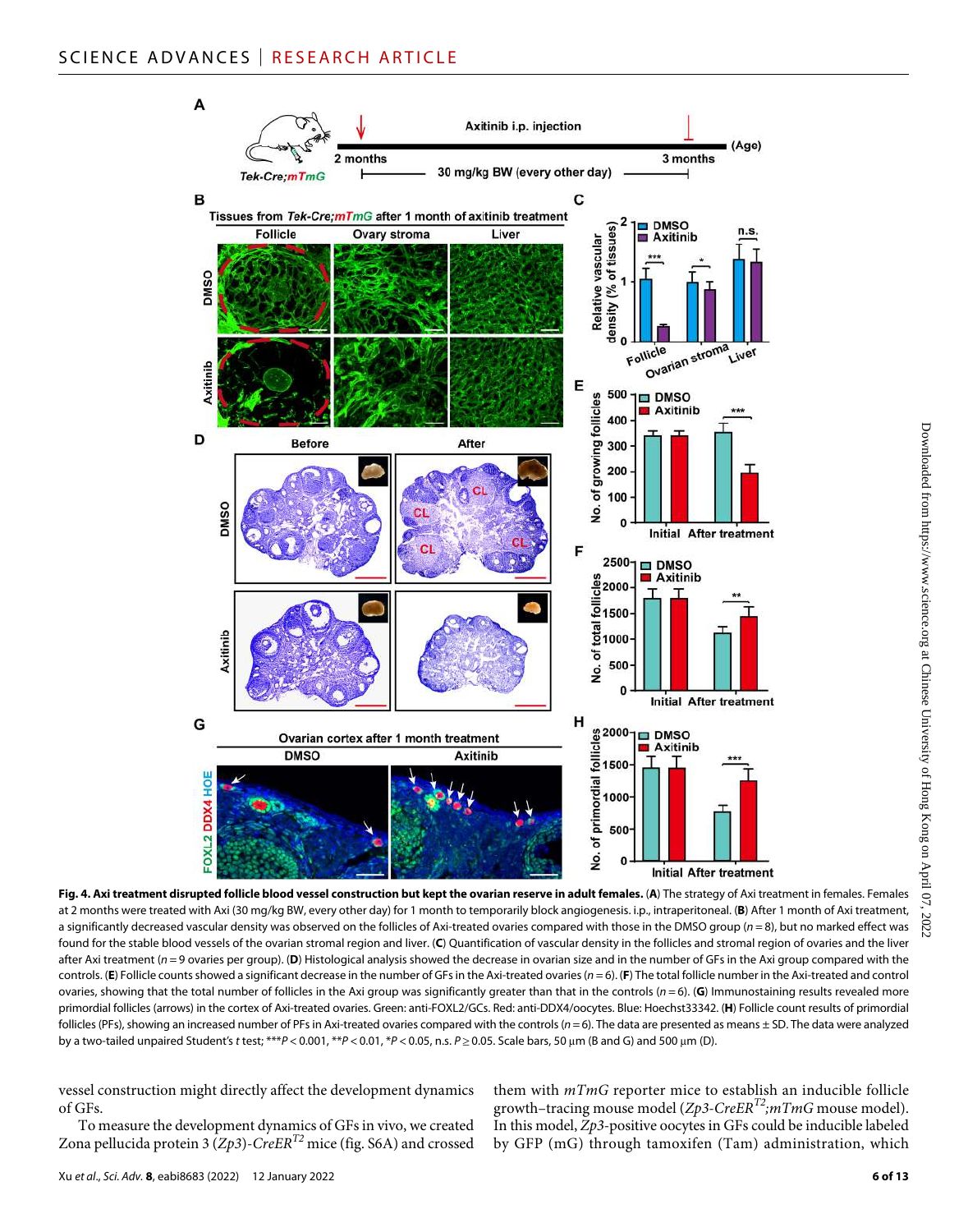allowed us to label the growing oocytes and to trace the life span of existing GFs in vivo (Fig. 5A). Validation of the *Zp3-CreERT2;mTmG* model demonstrated sufficient labeling efficiency and specificity to trace the developmental dynamics of the GFs (Fig. 5B), and approximately half of GFs (Fig. 5B, arrows;  $56.4 \pm 2.1\%$ ) and no dormant PFs

(Fig. 5B, arrowheads) were labeled after 7 days of Tam treatment. The *Zp3-CreERT2;mTmG* females after 7 days of Tam treatment from 2 months old are referred to as "GF-labeled" females (Fig. 5C) here.

We next treated GF-labeled females with or without Axi (30 mg/kg BW, every other day) for 1 month and measured the developmental



**Fig. 5. Blocking angiogenesis paused ovarian development.** (**A** and **B**) Illustration of tamoxifen (Tam)–induced labeling of growing oocytes in the *Zp3-CreERT2;mTmG* mice. CreERT2 recombinase is active upon Tam induction, which mediates the switch from mTomato (red) to mGFP (green) in Zona pellucida protein 3 (*Zp3*)–expressing oocytes, resulting in the labeling of GFs with green oocytes. (**B**) Validating the labeling specificity and efficiency of *Zp3-CreERT2;mTmG* females. After 7 days of Tam treatment, numerous oocytes in GFs were labeled with mG (arrows), whereas none of the dormant oocytes (arrowheads) were labeled in the *Zp3-CreERT2;mTmG* ovaries. (**C**) The 2-month *Zp3-CreERT2;mTmG* females after 7 days of Tam treatment are referred to as "GF-labeled" females. (**D**) Tracing the developmental dynamics of GFs in GF-labeled females with or without Axi treatment. GFP oocytes (arrowheads) were widely distributed in GF-labeled ovaries at either 1 or 2 months in Axi-treated females but were exhausted in control ovaries after 2 months (arrows). (**E**) Quantification of the labeling ratio of the GF showed a significant extension of GF life span in Axi-treated ovaries (*n*≥6). (**F**) Histological identification of the transient follicles (arrows) in the controls and Axi-treated ovaries. (**G**) Counting the transient follicles showed a significantly decreased ratio of transient follicles in the Axi-treated ovaries compared with the controls ( $n = 5$ ). The data are presented as means ± SD. The data were analyzed by a two-tailed unpaired Student's *t* test; \*\*\**P* < 0.001, \*\**P* < 0.01. Scale bars, 100 μm (B), 500 μm (C and D), and 25 μm (F).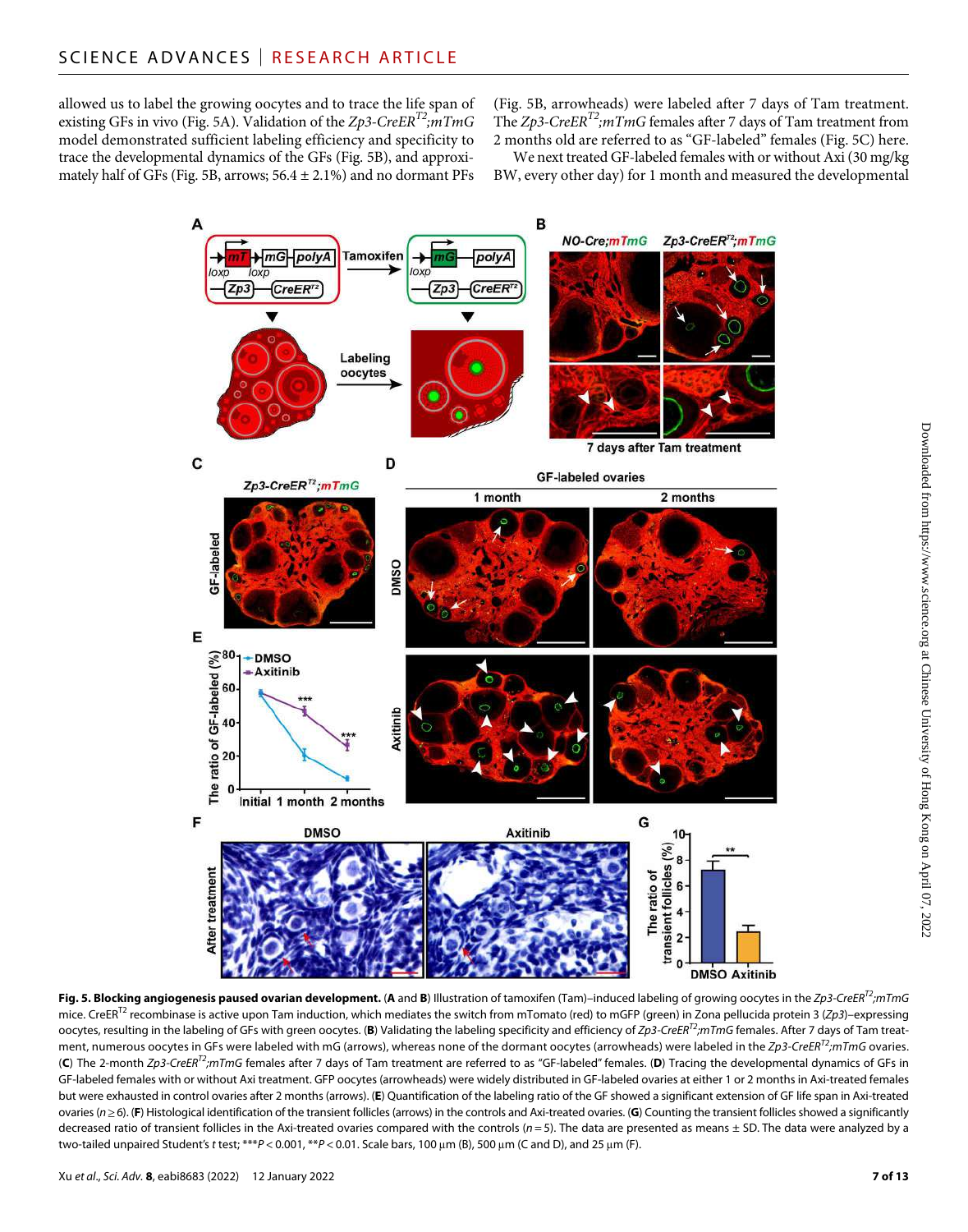# SCIENCE ADVANCES | RESEARCH ARTICLE

A

в

OSSMC

7 months

Axitinih

14 months

8 months

**FOXL2 DDX4 HOE** 

profile of labeled follicles at different time points. In the control ovaries, a marked decreased number of labeled follicles was observed in the ovaries after 1 month (Fig. 5D), and few labeled follicles (Fig. 5D, arrows) were found at 2 months after labeling, showing an exhaustion of recruited GFs during 2 months of development. In sharp contrast, GFP-labeled oocytes were widely distributed in the Axi-treated ovaries after either 1 or 2 months of treatment (Fig. 5D, arrowheads). The quantification of the ratio of labeled follicles confirmed that approximately  $25.3 \pm 3.3\%$  of growing oocytes with GFP labeling existed in the 2-month Axi group (Fig. 5, D and E), whereas only  $5.8 \pm 1.4\%$  of labeled follicles existed in the control ovaries. These results showed that the life span of GFs was notably extended when angiogenesis was suppressed.

The other key index of ovarian reserve consumption, the ratio of PF activation (*42*), was also investigated by counting the transient follicles that were identified by mixed flattened (fig. S6B, arrows) and cuboidal (fig. S6B, arrowheads) GCs of follicles in the ovaries. Although the transient follicles were observed in both Axi-treated ovaries and controls (Fig. 5F, arrows), a significantly decreased ratio of transient follicles in total PFs was found in Axi-treated ovaries compared with that in controls (Fig. 5, F and G), showing that angiogenesis blockage decreased the activation of PFs in ovaries. Combined with the phenotype revealed by GF tracing, our results showed that the appropriate suppression of adult angiogenesis directly increase the life span of existing GFs and indirectly decrease the recruitment of dormant PFs, thereby pausing ovarian development and preserving the ovarian reserve in adult life.

#### **Appropriate inhibition of adult angiogenesis extended the reproductive life span of aged females**

Our results suggested that appropriately blocking adult angiogenesis is beneficial for female reproduction. We next tested whether Aximediated angiogenesis blockage could affect the female fertility in the long term. We chose females at midreproductive age (7 months old) and treated them with Axi (30 mg/kg BW, every other day) for 1 month (Fig. 6A), and an identical increase in BW (fig. S7A) in the Axi and control groups during the drug-treated period confirmed no marked side effects in the females. After 1 month of Axi treatment, the follicle counts confirmed a protective effect of Axi treatment on the ovarian reserve [fig. S7, B (arrows) and C] in 8-month-old females. We found that this protective effect of the ovarian reserve was sustained in the females to 14 months, and more PFs and total follicles were present in treated ovaries compared with the controls (Fig. 6, B and C) in aged females. Histological analysis also showed that the Axi-treated ovaries exhibited a clearly younger status with more follicles and CL (Fig. 6B, arrows), which was in sharp contrast to the atrophy of the control ovaries.

Next, we investigated the reproductive capability of females after angiogenesis blocking. After 1 month of Axi treatment, the females (7 months old) were mated with healthy fertile males to evaluate their fertility. At the first 4 months of mating, a comparable number of offspring were born from Axi-treated and control females, showing no negative effect of the termination of Axi treatment on female fertility (fig. S7D). With aging, all control females ceased producing offspring at the age of 12 months (Fig. 6D), as expected (*43*, *44*). In sharp contrast, most females after Axi treatment continued to produce offspring until 14 months of age (Fig. 6D), showing a significantly extended reproductive life span after treatment at an early age. Hormone detection showed significantly higher estrogen (E2) and



Fertility check

C

100

mice 75  $DMSO$ **B**Axitinib

**Fig. 6. Appropriate inhibition of adult angiogenesis extended the reproductive life span of aged females.** (**A**) The strategy of Axi treatment in females of late reproductive life span. After 1 month of Axi or vehicle treatment, females at 8 months were mated to check their fertility and were used to detect other reproductiverelated indices at different time points. (**B**) Histological analysis showing Axi-treated ovaries exhibited a clear younger status at 14 months with many follicles (arrows) compared with the control ovaries. (**C**) Follicle counting results showing that more follicles survived in the Axi-treated ovaries compared with the controls at the age of 14 months (*n* = 6). (**D**) Fertility test results showed a significant extension of the female reproductive life span after Axi treatment (*n* = 21). (**E** and **F**) The sex-related hormones, including follicle-stimulating hormone (FSH) and estrogen (E2), were found to be comparable in untreated females at 8 months and Axi-treated females at 14 months of age, whereas significantly increased levels of FSH and decreased levels of E2 were detected in the 14-month-old females of the DMSO group (*n* = 8 per group). (**G**) The general appearance of Axi-treated and the control females at 14 months, showing healthy pups with Axi-treated mothers (Photo credit: Xueqiang Xu, China Agricultural University). The data are presented as means  $\pm$  SD. The data were analyzed by a two-tailed unpaired Student's *t* test; \*\*\**P* < 0.001,  $*P < 0.01$ , n.s.  $P \ge 0.05$ . Scale bars, 100  $\mu$ m (B).

progesterone (P4) levels and a lower follicle-stimulating hormone (FSH) level in the Axi-treated females than those in the controls at 14 months (Fig. 6, E and F, and fig. S7E), suggesting a young endocrine status of treated females (Fig. 6G). Therefore, our results indicate that the appropriate inhibition of adult angiogenesis extended the female reproductive life span in mice, and blocking angiogenesis

Downloaded from https://www.science.org at Chinese University of Hong Kong on April 07, 2022

University

 $\Omega$  $_{\rm{S}}$  Hong g Kong  $\mathbf{u}$ April  $\overline{c}$ 2022

Downloaded from https://www.science.org at Chinese

(Age)

18 months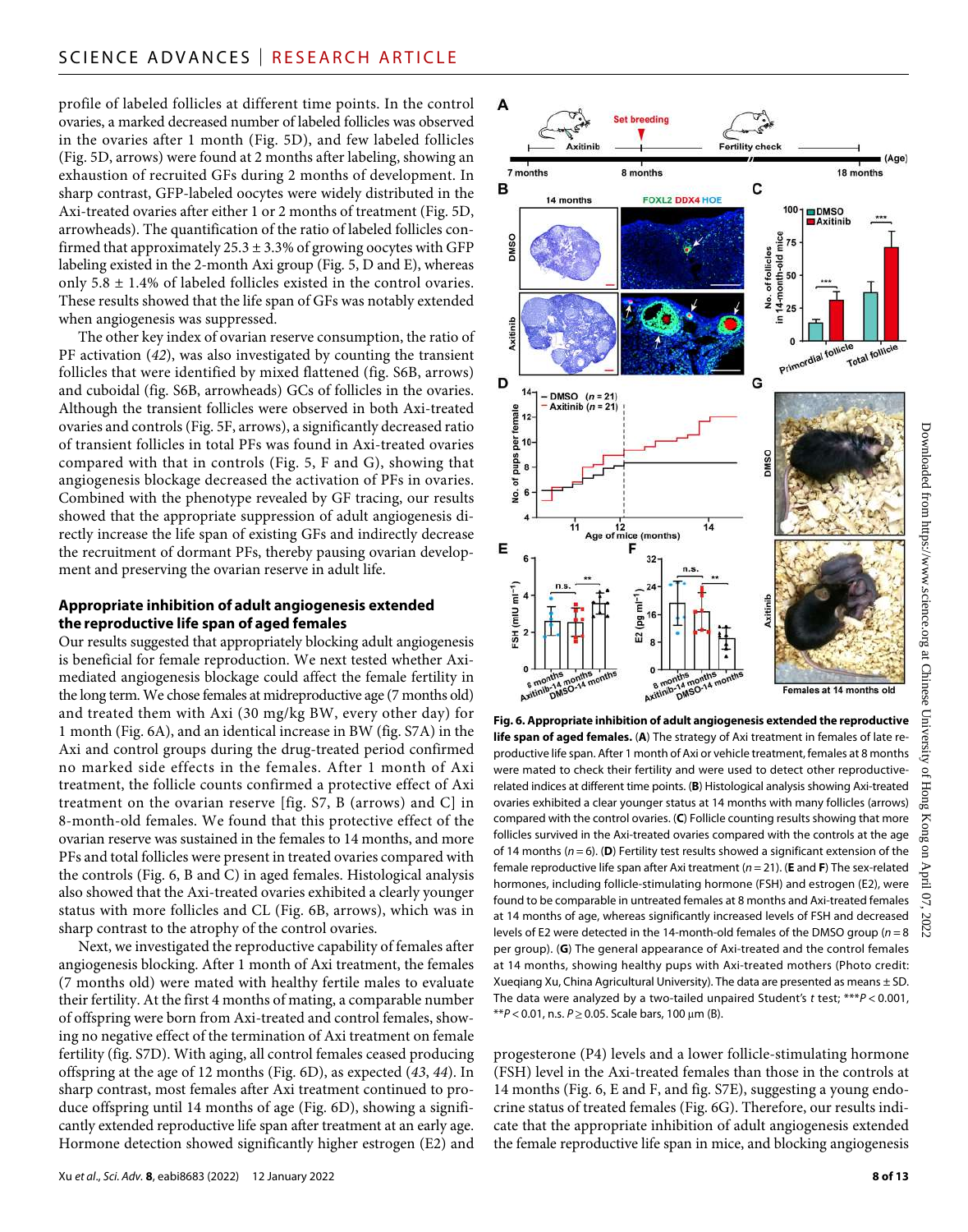should be an efficient approach to improving female reproductive health in mammals.

#### **DISCUSSION**

This study provided comprehensive descriptions of the model of adult ovarian angiogenesis and the developmental pattern of ovarian blood vessels in mammals. Through a series of imaging and tracing experiments, we clarified not only that the GFs and their derived structure (CL) are the center of angiogenesis in adult ovaries but also that all follicle-related blood vessels are temporary circulatory structures that are eliminated completely after ovulation or atresia. Furthermore, we demonstrated that blocking the construction of angiogenesis-built new blood vessels is an efficient strategy to pause the development of ovaries in living animals, which ultimately postpones ovarian aging and extends the reproductive life span of females.

By identifying the proliferated vascular endothelium and analyzing the ultrastructure of the CL capillaries by electron microscopy, it was reported that the rapid growth of endothelial cells in the CL contributed to female reproduction (*32*, *45*). These pioneering findings revealed a unique regeneration of new blood vessels and active angiogenesis in the adult ovaries under physiological conditions. In the current study, we developed a modified organ transparent technology by combining reported enhanced-tissue clearing technology with a high-resolution large-scale imaging approach to detect 3D ovarian blood vessel profiles. Unique from previous reports, our whole-mount imaging system introduced an endogenous fluorescent endothelial labeling mouse model, in which blood endothelial cell outlines are visualized by membrane GFP. This endogenous labeling system allowed us to take highly precise images at the organ level while retaining the in situ details of subcellular structures at the single-cell level. With the system, the reconstructed 3D images successfully revealed the changing profiles of blood vessels with the activity of female fertility at scales from the whole organ (whole ovary) to a multicellular structure (single follicle) to the single cell (tip cells). We believe that this system also has broad application potential for studying detailed models of in situ adult angiogenesis in various conditions, such as tumorigenesis.

Using this system, we also revealed that adult ovarian angiogenesis followed the classic tip cell–mediated model at the single-cell level, which is similar to pathological angiogenesis in the progression of tumorigenesis (*46*, *47*). By determining the positions of tip cells in our reconstructed ovarian blood vessels, we confirmed previous findings that the active generation of blood vessels occurs in the CL (*20*, *48*) and further clarified that GFs are the center of adult ovarian angiogenesis. It was an expected result that the remodeling and regeneration of blood vessels mainly occur on ovarian follicles since the orderly development of follicles is the major power driving the estrus cycle in females (*1*). In our tracing study, we found that each follicle formed an independent blood vessel system in the ovaries and that all follicle-related vascular networks were completely eliminated with the cessation of follicular function. Although it is known that CL blood vessels regress with ovarian development, it is unexpected that no recycling of follicle blood vessels occurs since the recruitment of follicles is sustained for approximately 50 years in humans. We believe that forming an independent and temporary blood vessel network may be a flexible strategy to guarantee the quality control of dominant follicles.

In modern society, the average life span has been markedly extended, but menopause occurs consistently at the approximate age of 50 in women (*49*, *50*). This contradiction has led to a great gap between aging and reproductive aging in females, which reduces later-life quality for all women (*51*, *52*). Although it is well known that the loss of ovarian follicles leads to female reproductive aging, there is no suitable strategy available to disrupt ovarian aging by manipulating follicle development. As the connector of the ovaries and the body, the blood vessels surrounding the follicle act as the primary regulator of ovarian development. Therefore, the possibility of manipulating angiogenesis to control female reproduction was proposed decades ago (*40*, *53*). The pattern of adult ovarian angiogenesis and the transience and independence of the follicle vascular network strongly imply that blood vessel remodeling in adult ovaries maintains fertility rather than the survival of ovarian tissue. This pattern further improves the feasibility of manipulating ovarian angiogenesis to protect against ovarian aging. By using a wellcharacterized small-molecule VEGFR inhibitor, Axi, we found that blocking adult angiogenesis should be an efficient way to reduce the loss of the ovarian reserve and suppress ovarian aging in females. We found that treatment with Axi at the early reproductive stage was able to extend the female reproductive life span in late life. Moreover, the use of Axi not only postpones female reproductive aging but also maintains a young hormone status for females, implying a general antiaging effect of this strategy. However, as a nonspecific inhibitor for angiogenesis, Axi might not be the ideal inhibitor for use in antifemale reproductive aging. Much more work should be performed to investigate the efficient drug or approach needed to specifically block angiogenesis in ovaries, and any relevant clinical practice should be treated with caution before finding a safe and effective approach.

Although much research remains to be done before this treatment can be applied in clinical practice, the current study supplied foundational information on angiogenesis patterns in adult ovaries. Furthermore, we provided direct evidence showing that suppressing adult angiogenesis is a highly feasible antiovarian aging strategy to extend female fertility and perhaps also the vitality of aged females. With the further understanding of ovarian angiogenesis, especially the discovery of ovarian-specific regulatory mechanisms of angiogenesis and ovarian-targeting drug delivery approaches, we believe that the application of an antiangiogenesis treatment to postpone reproductive aging will become a reality in the future.

#### **MATERIALS AND METHODS**

#### **Experimental mice**

C57BL/6 and ICR mice were from the Laboratory Animal Center of the Institute of Genetics (Beijing, China). The *Tek-Cre* mice [the Jackson Laboratory stock number 004128, B6.Cg-Tg (*Tek-Cre*)12 Flv/J] (*54*) were a gift from H. Chen. These transgenic mice express Cre recombinase under the direction of the receptor Tek promoter, which has been shown to provide uniform expression in endothelial cells during embryogenesis and adulthood. The transgene integrated into chromosome 13, causing a 241.3-kb deletion. The deletion results in a functional knockout of *Mtrr*, *Adcy2*, and *Fastkd3* in homozygous mice. Mice that are hemizygous for the transgenic insert are viable, fertile, normal in size, and do not display any gross physical or behavioral abnormalities. B6.Cg-Tg (*Tek-Cre*)12 Flv/J strain (*55*) germline deletion was prevented by restricting Cre expression to male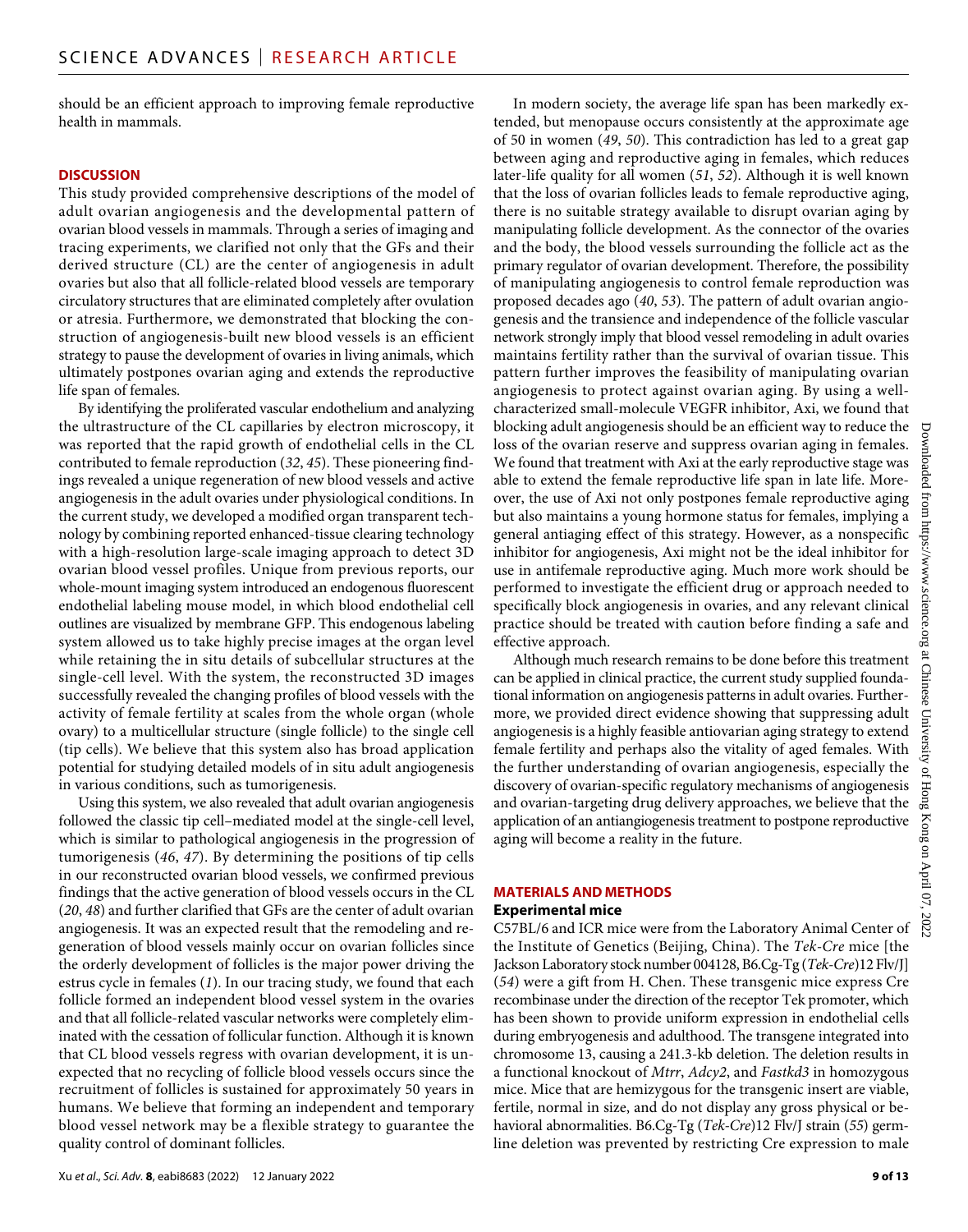breeders. *Rainbow* and *mTmG* (007576, Jackson Laboratory) mice were generated as previously reported (*28*, *38*), and the *Rainbow* mice were a gift from K. Liu. *Tek-Cre* mice were crossed with *mTmG* and *Rainbow* mice to generate *Tek-Cre;mTmG* and *Tek-Cre;Rainbow* for genetic lineage tracing of Tek+ cells. In addition, to obtain *Tek-Cre* transgenic mice, we designed polymerase chain reaction (PCR) primers for Cre enzyme DNA sequence (forward: 5′-ATTTGCCTGCATTAC-CGGTC-3′, reverse: 5′-ATCAACGTTTTCTTTTCGG-3′).

The *Zp3-CreER<sup>T2</sup>* transgenic mice were generated using CRISPR-Cas9–mediated genome engineering by the Nanjing BioMedical Research Institute of Nanjing University, the Model Animal Research Center of Nanjing University, Nanjing, China. Generally, the *Zp3- CreERT2* knock-in mouse line was generated by inserting a cDNAencoding Cre recombinase fused with a mutant form of the CreER<sup>T2</sup> into frame with the translational start codon (ATG) of the *Zp3* gene, as previously described (*56*). The obtained mouse lines were crossed to C57BL/6 lines for germline transmission. We designed PCR primers spanning the genomic DNA and inserted cassette (forward: 5′-TGGTTCAGATGAGGTTTGAGGC-3′, reverse: 5′-CGCGAA-CATCTTCAGGTTCTGC-3′) to test the correct targeted allele. The established  $Zp3-CreER$ <sup>12</sup> mouse lines were maintained on a C57BL/6 background. Tam (75648, Sigma-Aldrich) was resuspended in 95% (v/v) ethanol (100 mg/ml) and then diluted in corn oil (C8267, Sigma-Aldrich) to a final concentration of 20 mg/ml. To label the growing oocytes in the ovaries of *Zp3-CreERT2;mTmG* females, Tam, at a dosage of 50 mg·kg−1 BW, was intraperitoneally injected for two continuous days in 2 months.

All mice were housed in mouse facilities under 16/8-hour light/ dark cycles at 26°C with access to chow and water at libitum. The animal experiments conformed to the guidelines and regulatory standards of the Institutional Animal Care and Use Committee of China Agricultural University, no. AW52301202-3-1.

#### **High-resolution 3D tissue imaging**

The clearing method of the tissues is carried out according to the method described previously (*24*) with modifications. Generally, stock *N*-methylacetamide (M26305, Sigma-Aldrich) was prepared by diluting melted *N*-methylacetamide to 40% (v/v) in phosphatebuffered saline (PBS), which was then used to dissolve Histodenz (D2158, Sigma-Aldrich) to 86% (w/v) concentration. Then, Triton X-100 (0.1% v/v) and 1-thioglycerol (M1753, Sigma-Aldrich) (0.5% v/v) were added to the Histodenz solution to be the final clearing solution.

To image the ovarian vascular network, the ovaries at different ages were collected and washed with PBS containing 0.2% Triton X-100 and 1-thioglycerol (0.5%) in the dark for 24 hours at room temperature to remove blood cells. Then, the tissues were placed in the clearing medium (1:50 v/v) and incubated in the dark at room temperature on a rotor for 72 hours.

The cleared ovaries were embedded in a 35-mm dish with 14-mm glass bottom (D35-14-1-N, Cellvis) containing fresh clearing solution and tightly covered by a coverslip. Confocal imaging was performed on an inverted Leica (DMi8) and Andor Dragonfly spinning-disc confocal microscope, a scientific complementary metal-oxide semiconductor (sCMOS) camera (Andor Zyla 4.2), and using either a  $20\times 0.8$  numerical aperture (NA) 650-µm working distance or a  $40\times$  1.3 NA 250-µm working distance objective. A pixel density of 2048  $\times$  2048 was used, and Z-step 0.5 to 1.0 µm for 650 µm (20 $\times$  objective) or 0.3 to 0.6  $\mu$ m for 250  $\mu$ m (40 $\times$  objective). The 488-nm (mG) and 568-nm mTomato (mT) lines of the Andor Integrated Laser Engine (ILE) system with a spinning-disc confocal scan head (Andor Dragonfly 500) were imaged. Images were acquired by Fusion 2.1 software (<https://andor.oxinst.com/products/dragonfly#fusion>).

After acquisition, movie S3 or single time point images were processed by ImageJ (<http://rsbweb.nih.gov/ij/>) for projection of all z stacks and merged color channels. To clearly highlight the filopodia structures of the tip cells, the mG (488 nm) channel was inverted to black and white by ImageJ software. To show the 3D vascular structure of ovaries and follicles and the fusion process of tip cells, the rotary 3D movie was processed by Imaris [\(https://imaris.oxinst.com/\)](https://imaris.oxinst.com/) software (movies S1, S2, and S4). To distinguish the follicle stages in the image, the size and the GC number were identified by mT in a single optical section (fig. S3A).

#### **Quantification ofthe number oftip cells**

To perform the quantitative analysis of tip cells in the reconstructed 3D ovarian imaging, the images were scanned carefully under the mode of 3D View and Slice in Imaris ([https://imaris.oxinst.com/\)](https://imaris.oxinst.com/) software. In detail, the whole-mount imaging was separated to optical stacks (around 50  $\mu$ m for stromal region and liver, or the whole follicle) in the *z* axis, and the identification of filopodia manually scanned the follicles or randomly selected optical stacks (for liver or ovarian stromal region) with focus of GFP-labeled blood vessels by a filament-tracing function in Imaris.

To count the tip cells on follicles or in CL, the total number of cells with filopodia on each follicle or CL was counted, and the mean number of tip cells was calculated by analyzing different follicles (*n* = 56) at same stages or CLs from more than six animals. To count the tip cells in the ovarian stromal region or liver, the number of tip cells was counted in randomly selected regions of ovaries without follicles (volume: 500  $\mu$ m  $\times$  500  $\mu$ m  $\times$  50  $\mu$ m, 5 to 10 points per ovary), and the mean number of tip cells was calculated by analyzing the ovaries form three animals. The density of the tip cells in the tissues was counted by tip cell number to divide the tissue volume.

#### **Follicle isolation and culture**

The ovaries were dissected from *Tek-Cre;mTmG* mice at PD23, and the ovarian capsules were separated and removed in precooled PBS (10 mM, pH 7.4) under a stereomicroscope (Stemi 305, Zeiss) with sterile conditions. Follicles (average diameter:  $318.9 \pm 24.3 \text{ µm}$ ,  $n = 45$ ) were separated by tearing ovaries with syringe needle.

To observe the detailed behaviors of angiogenesis on the follicles, the follicles were cultured on a Millicell culture insert (Millipore, Merck) with the minimum Eagle medium (MEM) $-\alpha$  (12000-014, Invitrogen) supplemented with 1% ITS (insulin-transferrin-sodium selenite medium) (I3146, Invitrogen), NaHCO<sub>3</sub> (2.1 mg/ml; Sigma-Aldrich), 5% fetal bovine serum (GIBCO, Life Technologies), FSH (1:4000), and penicillin-streptomycin (100 IU/ml; 15140122, Invitrogen) (*57*). The cultured follicles were photographed in a living cell workstation (Okolab) at  $37^{\circ}$ C, 5% CO<sub>2</sub> by an Andor Dragonfly 502 spinning-disc confocal microscope with following index. In detail, images were acquired by an Andor Dragonfly 502 spinning-disc confocal microscope equipped with a 20× 0.8 NA, a sCMOS camera (Andor Zyla 4.2), and 488-nm (mG) and 568-nm (mT) lines of the Andor ILE system with a spinning-disc confocal scan head (Andor Dragonfly 500). The blood vessels were acquired through Z-step mode with the index. In detail, images were acquired with laser 488-nm around 10 to 20%, laser 568-nm around 15 to 25%, exposure time 100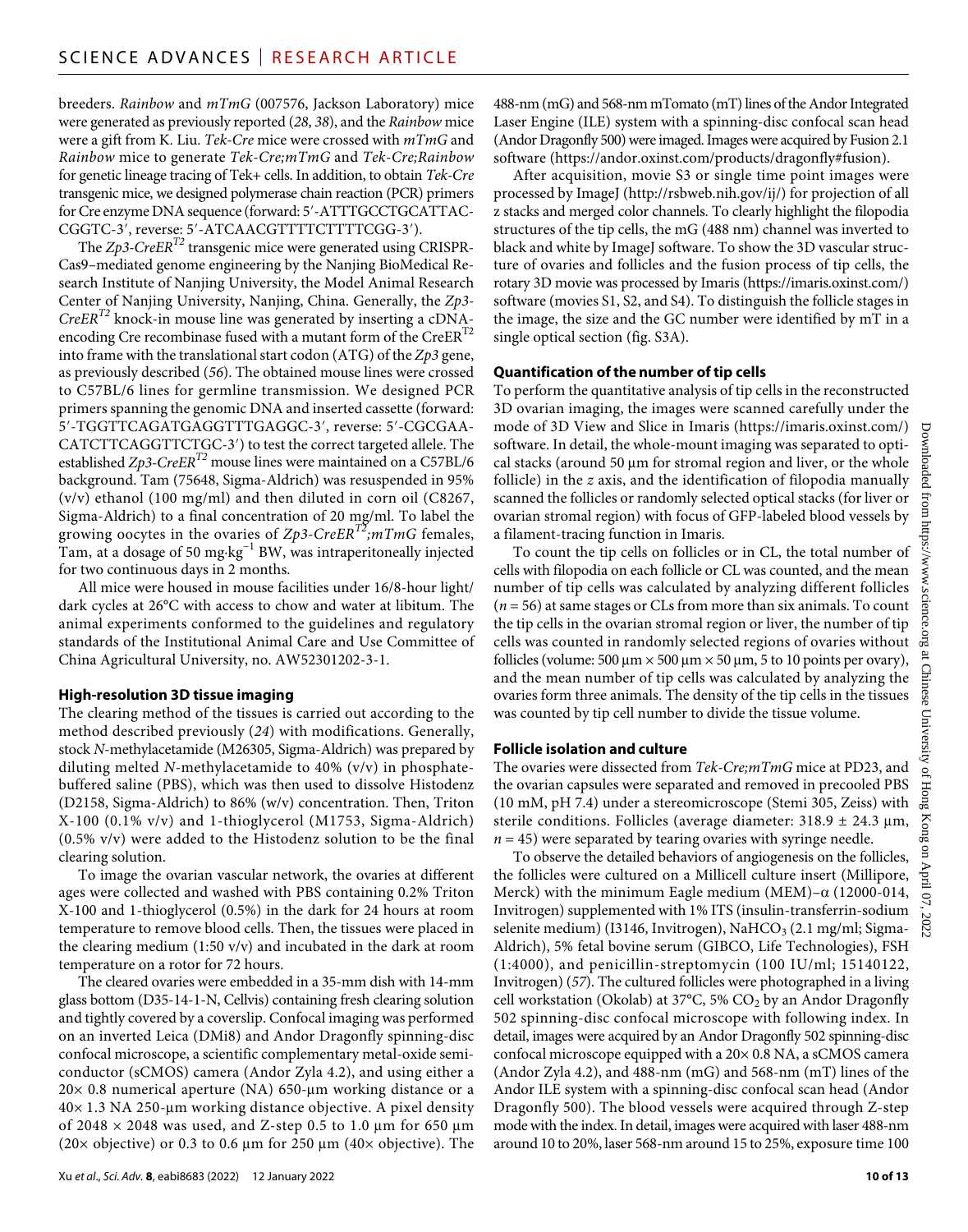to 200 ms, and Z-step 0.3 to 0.6  $\mu$ m for 200 to 250  $\mu$ m by Fusion 2.1 software [\(https://andor.oxinst.com/products/dragonfly#fusion](https://andor.oxinst.com/products/dragonfly#fusion)). The time-lapse imaging was acquired every 1 hour for 24 continuous hours to trace the change of follicle blood vessels.

#### **Single-follicle transplantation**

The follicles of *Tek-Cre;Rainbow* mice were isolated according to the method described above, and then, the isolated follicles were transplanted into the ovaries of wild-type adult females at 6 to 8 weeks of age. In detail, the mice were anesthetized with Avertin (300 mg/kg; T48402, Sigma-Aldrich) (*58*). Next, the ovaries were exposed through the incisions (around 0.5 cm) on the back of animals gently. Then, the fat pad of the ovaries was gently removed, and an approximately 1-mm wound was cut on the ovaries by ophthalmic scissors under the stereoscope. The single follicle was held by an oral pipette to seed into the wound one by one. Around four single follicles were seeded into one incision evenly, and one to three incisions were cut on one ovary to seed and to keep around 4 to 13 exogenous follicles to be transplanted to one RO. In the experiment, a total of 98 recipient females underwent surgery to transplant the exogenous follicles, and the transplanted ovaries were collected after 2 or 4 weeks of surgery to trace the development.

#### **Histological analysis**

The ovaries were fixed in 4% (w/v) paraformaldehyde (SC-281692, Santa Cruz) for 12 to 24 hours and then embedded in paraffin (39601095, Leica) after dehydration. Then, the ovaries were serially cut into 8-µm sections with a microtome (RM2245, Leica), and all sections were carefully analyzed under the microscope (DM500, Leica). To count the follicle number, tissue sections were stained with hematoxylin (SC-24973A, Santa Cruz). PFs were counted in every third section and multiplied by three to calculate the number of all PFs in each ovary. Every section was counted for the presence of GFs. The number of PFs and GFs was summed to the total number of follicles.

We studied the effect of inhibiting the vascularization of adult ovaries on the activation rate of PFs by counting the ratio of transient (*59*) follicles. The transient follicles were identified by a mixed flatten and cuboidal GCs of the follicles. The percentage of activated PFs was quantified as the number of transient follicles divided by the total number of PFs in the ovary.

#### **Immunofluorescence and confocal microscopy**

Immunostaining was performed according to previously described protocols (*60*). Briefly, the collected ovaries were fixed with 4% (w/v) PFA for 12 to 24 hours, dehydrated, embedded in paraffin, and cut into 8-µm sections. After deparaffinizing and gradually hydrating the sections, they were put into 0.01% sodium citrate buffer (pH 6.0) and then subjected to microwave antigen retrieval for 16 min. The sections were blocked with 10% donkey serum (Jackson ImmunoResearch) at room temperature for 1 hour, and then the tissue sections were incubated with primary antibodies overnight at 4°C. Next, the sections were thoroughly washed in PBS, incubated with the secondary antibody at room temperature for 1 hour, then stained with Hoechst 33342 (B2261, Sigma-Aldrich) for 1 min. The main primary antibodies used in immunofluorescence are as follows: goat anti-FOXL2 (1:300 dilution; IMG-3228, Novus Biologicals) and DDX4 (1:300 dilution; ab27591, Abcam). Second antibody dilution: donkey antigoat Alexa Fluor 488 (1:150 dilution; A11055, Invitrogen) and donkey

anti-rabbit Alexa Fluor 555 (1:150 dilution; A31572, Invitrogen). Images were acquired on a Nikon Eclipse Ti digital fluorescence microscope, Leica (DMi8), or Andor Dragonfly spinning-disc confocal microscope. The image data were analyzed by the software ImageJ. Image merging was by using the color-merge channels function in ImageJ.

#### **Axi treatment**

Axi (S1005, Selleck) was dissolved in dimethyl sulfoxide (DMSO; 20688, Thermo Fisher Scientific, USA) and was intraperitoneally injected to the females with a dosage of 30 mg/kg BW every other day. The control mice were injected with the same volume of solvent DMSO in the same way.

For the experiment of blood vessel detection and ovarian reserve analysis, Axi was intraperitoneally injected into 2-month-old wild-type females for 1 month. For the dynamic tracing experiment of GF development, the labeled *Zp3-CreERT2;mTmG* females were injected with Axi after 7 days of Tam treatment, and Axi was treated for the entire period of tracing to detect the effect of follicle development after angiogenesis blocking. For the testing of reproductive life span in the long term, Axi was intraperitoneally injected into 7-month-old wild-type females for 1 month. Then, the treated females were mated with adult fertile males to monitor their fertility.

#### **Measurements of serum hormones**

The serum hormone levels were determined according to previously described protocols (*61*). To avoid the influence of different estrous cycle stages on the levels of serum hormones, orbital blood was obtained between 8:00 and 10:00 a.m. at diestrus under anesthetized conditions with Avertin (300 mg/kg BW, intraperitoneally). Serum (350  $\mu$ I) was separated by centrifugation at 3000 rpm at 4 $\rm{°C}$  and stored at −80°C until analysis. Levels of FSH, E2, and P4 were measured using radioimmunoassay kits provided by the Beijing North Institute of Biological Technology (Beijing, China).

## **Fertility testing**

Mating trials were initiated at 1 week after Axi cessation. Healthy males at 8 to 10 weeks of age with proven fertility were used for mating. During the mating experiment, two female mice were placed in a cage with one male for several months (at 18 months of age) until the mice in the control group lost their reproductive capacity. The number of offspring delivered per female was recorded twice per week and was reflected in the reproductive curve. To better evaluate the differential reproductivity between the Axi and control groups, we divided the whole mating weeks according to the mouse age, and the number of delivered pups per female was counted independently at each stage.

#### **Statistical analysis**

All experiments were repeated more than three times and showed representative results. The data were presented as means  $\pm$  SD of each experiment. The data were analyzed by a Student's *t* test and were considered statistically significant at *P* < 0.05. *P* is indicated as follows: \**P* < 0.05, \*\**P* < 0.01, \*\*\**P* < 0.001, and n.s. (not significant,  $P \geq 0.05$ ). Statistics and graphs were obtained using Prism 5 (GraphPad Software, La Jolla). All mice were randomly assigned to different experimental groups. In the process of analyzing experimental results, there was no blind assignment of researchers.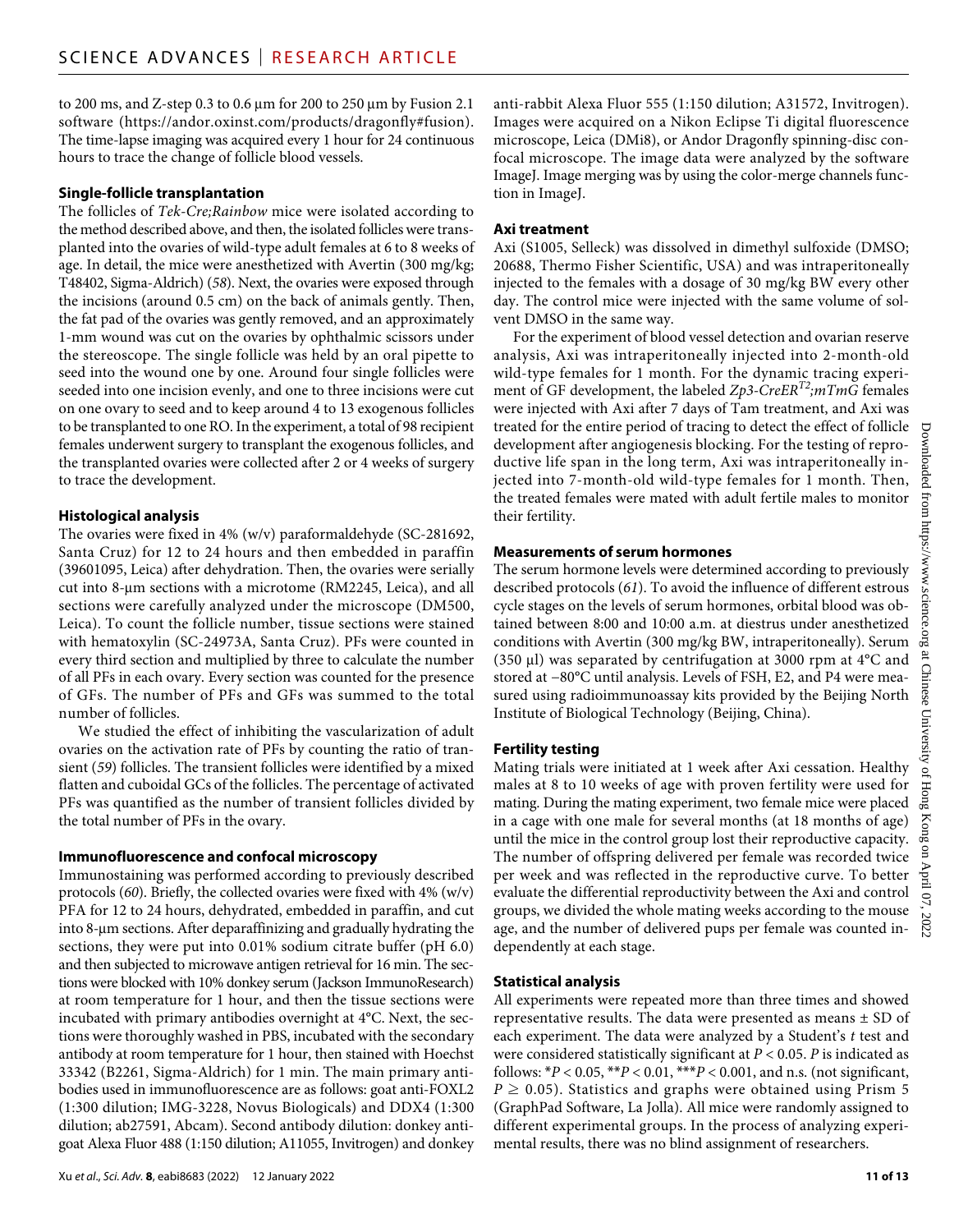#### **SUPPLEMENTARY MATERIALS**

Supplementary material for this article is available at [https://science.org/doi/10.1126/](https://science.org/doi/10.1126/sciadv.abi8683) [sciadv.abi8683](https://science.org/doi/10.1126/sciadv.abi8683)

[View/request a protocol for this paper from](https://en.bio-protocol.org/cjrap.aspx?eid=10.1126/sciadv.abi8683) *Bio-protocol*.

#### **REFERENCES AND NOTES**

- 1. A. J. W. Hsueh, K. Kawamura, Y. Cheng, B. C. J. M. Fauser, Intraovarian control of early folliculogenesis. *Endocr. Rev.* **36**, 1–24 (2015).
- 2. P. Carmeliet, Angiogenesis in life, disease and medicine. *Nature* **438**, 932–936 (2005).
- 3. Y. H. Cao, Adipose tissue angiogenesis as a therapeutic target for obesity and metabolic diseases. *Nat. Rev. Drug Discov.* **9**, 107–115 (2010).
- 4. Y. Cao, Angiogenesis and vascular functions in modulation of obesity, adipose metabolism, and insulin sensitivity. *Cell Metab.* **18**, 478–489 (2013).
- 5. R. S. Robinson, The critical importance of ovarian angiogenesis. *Reprod. Fertil. Dev.* **25**, iii–v (2013).
- 6. W. Risau, Mechanisms of angiogenesis. *Nature* **386**, 671–674 (1997).
- 7. S. A. Eming, P. Martin, M. Tomic-Canic, Wound repair and regeneration: Mechanisms, signaling, and translation. *Sci. Transl. Med.* **6**, 265sr6 (2014).
- 8. S. M. Weis, D. A. Cheresh, Tumor angiogenesis: Molecular pathways and therapeutic targets. *Nat. Med.* **17**, 1359–1370 (2011).
- 9. Y. Cao, VEGF-targeted cancer therapeutics-paradoxical effects in endocrine organs. *Nat. Rev. Endocrinol.* **10**, 530–539 (2014).
- 10. T. Shimizu, Y. Hoshino, H. Miyazaki, E. Sato, Angiogenesis and microvasculature in the female reproductive organs: Physiological and pathological implications. *Curr. Pharm. Des.* **18**, 303–309 (2012).
- 11. Y. Cao, Multifarious functions of PDGFs and PDGFRs in tumor growth and metastasis. *Trends Mol. Med.* **19**, 460–473 (2013).
- 12. R. K. Jain, Normalizing tumor vasculature with anti-angiogenic therapy: A new paradigm for combination therapy. *Nat. Med.* **7**, 987–989 (2001).
- 13. B. I. Rini, E. R. Plimack, V. Stus, R. Gafanov, R. Hawkins, D. Nosov, F. Pouliot, B. Alekseev, D. Soulieres, B. Melichar, I. Vynnychenko, A. Kryzhanivska, I. Bondarenko, S. J. Azevedo, D. Borchiellini, C. Szczylik, M. Markus, R. S. McDermott, J. Bedke, S. Tartas, Y. H. Chang, S. Tamada, Q. Shou, R. F. Perini, M. Chen, M. B. Atkins, T. Powles; KEYNOTE-426 Investigators, Pembrolizumab plus axitinib versus sunitinib for advanced renal-cell carcinoma. *N. Engl. J. Med.* **380**, 1116–1127 (2019).
- 14. Y. Cao, J. Arbiser, R. J. D'Amato, P. A. D'Amore, D. E. Ingber, R. Kerbel, M. Klagsbrun, S. Lim, M. A. Moses, B. Zetter, H. Dvorak, R. Langer, Forty-year journey of angiogenesis translational research. *Sci. Transl. Med.* **3**, 114rv3 (2011).
- 15. Y. H. Cao, Positive and negative modulation of angiogenesis by VEGFR1 Ligands. *Sci. Signal.* **2**, re1 (2009).
- 16. L. J. Wilmes, M. G. Pallavicini, L. M. Fleming, J. Gibbs, D. H. Wang, K. L. Li, S. C. Partridge, R. G. Henry, D. R. Shalinsky, D. Hu-Lowe, J. W. Park, T. M. McShane, Y. Lu, R. C. Brasch, N. M. Hylton, AG-013736, a novel inhibitor of VEGF receptor tyrosine kinases, inhibits breast cancer growth and decreases vascular permeability as detected by dynamic contrast-enhanced magnetic resonance imaging. *Magn. Reson. Imaging* **25**, 319–327 (2007).
- 17. B. I. Rini, B. Escudier, P. Tomczak, A. Kaprin, C. Szczylik, T. E. Hutson, M. D. Michaelson, V. A. Gorbunova, M. E. Gore, I. G. Rusakov, S. Negrier, Y. C. Ou, D. Castellano, H. Y. Lim, H. Uemura, J. Tarazi, D. Cella, C. Chen, B. Rosbrook, S. Kim, R. J. Motzer, Comparative effectiveness of axitinib versus sorafenib in advanced renal cell carcinoma (AXIS): A randomised phase 3 trial. *Lancet* **378**, 1931–1939 (2011).
- 18. J. Welti, S. Loges, S. Dimmeler, P. Carmeliet, Recent molecular discoveries in angiogenesis and antiangiogenic therapies in cancer. *J. Clin. Invest.* **123**, 3190–3200 (2013).
- 19. L. P. Reynolds, S. D. Killilea, D. A. Redmer, Angiogenesis in the female reproductivesystem. *FASEB J.* **6**, 886–892 (1992).
- 20. H. M. Fraser, C. Wulff, Angiogenesis in the corpus luteum. *Reprod. Biol. Endocrinol.* **1**, 88 (2003).
- 21. A. Erturk, K. Becker, N. Jahrling, C. P. Mauch, C. D. Hojer, J. G. Egen, F. Hellal, F. Bradke, M. Sheng, H. U. Dodt, Three-dimensional imaging ofsolvent-cleared organs using 3DISCO. *Nat. Protoc.* **7**, 1983–1995 (2012).
- 22. R. Tomer, L. Ye, B. Hsueh, K. Deisseroth, Advanced CLARITY for rapid and high-resolution imaging of intact tissues. *Nat. Protoc.* **9**, 1682–1697 (2014).
- 23. E. A. Susaki, K. Tainaka, D. Perrin, F. Kishino, T. Tawara, T. M. Watanabe, C. Yokoyama, H. Onoe, M. Eguchi, S. Yamaguchi, T. Abe, H. Kiyonari, Y. Shimizu, A. Miyawaki, H. Yokota, H. R. Ueda, Whole-brain imaging with single-cell resolution using chemical cocktails and computational analysis. *Cell* **157**, 726–739 (2014).
- 24. W. Z. Li, R. N. Germain, M. Y. Gerner, Multiplex, quantitative cellular analysis in large tissue volumes with clearing-enhanced 3D microscopy (Ce3D). *Proc. Natl. Acad. Sci. U.S.A.* **114**, E7321–E7330 (2017).
- 25. C. Kirst, S. Skriabine, A. Vieites-Prado, T. Topilko, P. Bertin, G. Gerschenfeld, F. Verny, P. Topilko, N. Michalski, M. Tessier-Lavigne, N. Renier, Mapping the fine-scale organization and plasticity of the brain vasculature. *Cell* **180**, 780–795.e25 (2020).
- 26. Y. Feng, P. Cui, X. Lu, B. Hsueh, F. Möller Billig, L. Zarnescu Yanez, R. Tomer, D. Boerboom, P. Carmeliet, K. Deisseroth, A. J. W. Hsueh, CLARITY reveals dynamics of ovarian follicular architecture and vasculature in three-dimensions. *Sci. Rep.* **7**, 44810 (2017).
- 27. J. McKey, L. A. Cameron, D. Lewis, I. S. Batchvarov, B. Capel, Combined iDISCO and CUBIC tissue clearing and lightsheet microscopy for in toto analysis of the adult mouse ovary. *Biol. Reprod.* **102**, 1080–1089 (2020).
- 28. W. Zheng, H. Zhang, N. Gorre, S. Risal, Y. Shen, K. Liu, Two classes of ovarian primordial follicles exhibit distinct developmental dynamics and physiological functions. *Hum. Mol. Genet.* **23**, 920–928 (2014).
- 29. H. Zhang, L. Liu, X. Li, K. Busayavalasa, Y. Shen, O. Hovatta, J. A. Gustafsson, K. Liu, Life-long in vivo cell-lineage tracing shows that no oogenesis originates from putative germline stem cells in adult mice. *Proc. Natl. Acad. Sci. U.S.A.* **111**, 17983–17988 (2014).
- 30. Y. Y. Kisanuki, R. E. Hammer, J. Miyazaki, S. C. Williams, J. A. Richardson, M. Yanagisawa, Tie2-Cre transgenic mice: Anew model for endothelial cell-lineage analysis in vivo. *Dev. Biol.* **230**, 230–242 (2001).
- 31. S. Wiszniak, F. E. Mackenzie, P. Anderson, S. Kabbara, C. Ruhrberg, Q. Schwarz, Neural crest cell-derived VEGF promotes embryonic jaw extension. *Proc. Natl. Acad. Sci. U.S.A.* **112**, 6086–6091 (2015).
- 32. E. Geva, R. B. Jaffe, Role of vascular endothelial growth factor in ovarian physiology and pathology. *Fertil. Steril.* **74**, 429–438 (2000).
- 33. M. Hellstrom, L. K. Phng, J. J. Hofmann, E. Wallgard, L. Coultas, P. Lindblom, J. Alva, A. K. Nilsson, L. Karlsson, N. Gaiano, K. Yoon, J. Rossant, M. L. Iruela-Arispe, M. Kalen, H. Gerhardt, C. Betsholtz, Dll4 signalling through Notch1 regulates formation of tip cells during angiogenesis. *Nature* **445**, 776–780 (2007).
- 34. P. Carmeliet, R. K. Jain, Molecular mechanisms and clinical applications of angiogenesis. *Nature* **473**, 298–307 (2011).
- 35. M. Potente, H. Gerhardt, P. Carmeliet, Basic and therapeutic aspects of angiogenesis. *Cell* **146**, 873–887 (2011).
- 36. C. Betz, A. Lenard, H. G. Belting, M. Affolter, Cell behaviors and dynamics during angiogenesis. *Development* **143**, 2249–2260 (2016).
- 37. A. A. G. Adam, Y. Takahashi, S. Katagiri, M. Nagano, In vitro culture of mouse preantral follicles using membrane inserts and developmental competence of in vitro ovulated oocytes. *J. Reprod. Dev.* **50**, 579–586 (2004).
- 38. H. Zhang, W. J. Zheng, Y. Shen, D. Adhikari, H. Ueno, K. Liu, Experimental evidence showing that no mitotically active female germline progenitors exist in postnatal mouse ovaries. *Proc. Natl. Acad. Sci. U.S.A.* **109**, 12580–12585 (2012).
- 39. C. Wulff, S. J. Wiegand, P. T. Saunders, G. A. Scobie, H. M. Fraser, Angiogenesis during follicular development in the primate and its inhibition by treatment with truncated Flt-1-Fc (vascular endothelial growth factor Trap(A40)). *Endocrinology* **142**, 3244–3254 (2001).
- 40. H. M. Fraser, Regulation of the ovarian follicular vasculature. *Reprod. Biol. Endocrinol.* **4**, 18  $(2006)$
- 41. R. S. Robinson, K. J. Woad, A. J. Hammond, M. Laird, M. G. Hunter, G. E. Mann, Angiogenesis and vascular function in the ovary. *Reproduction* **138**, 869–881 (2009).
- 42. H. Zhang, K. Liu, Cellular and molecular regulation of the activation of mammalian primordial follicles: Somatic cells initiate follicle activation in adulthood. *Hum. Reprod. Update* **21**, 779–786 (2015).
- 43. M. J. Bertoldo, D. R. Listijono, W.-H. J. Ho, A. H. Riepsamen, D. M. Goss, D. Richani, X. L. Jin, S. Mahbub, J. M. Campbell, A. Habibalahi, W.-G. N. Loh, N. A. Youngson, J. Maniam, A. S. A. Wong, K. Selesniemi, S. Bustamante, C. Li, Y. Q. Zhao, M. B. Marinova, L.-J. Kim, L. Lau, R. M. Wu, A. S. Mikolaizak, T. Araki, D. G. Le Couteur, N. Turner, M. J. Morris, K. A. Walters, E. Goldys, C. O'Neill, R. B. Gilchrist, D. A. Sinclair, H. A. Homer, L. E. Wu, NAD<sup>+</sup> repletion rescues female fertility during reproductive aging. *Cell Rep.* **30**, 1670–1681.e7 (2020).
- 44. Y. Miao, Z. Cui, Q. Gao, R. Rui, B. Xiong, Nicotinamide mononucleotide supplementation reverses the declining quality of maternally aged oocytes. *Cell Rep.* **32**, 107987 (2020).
- 45. W. M. Amselgruber, M. Schafer, F. Sinowatz, Angiogenesis in the bovine corpus luteum: An immunocytochemical and ultrastructural study. *Anat. Histol. Embryol.* **28**, 157–166 (1999).
- 46. M. Boareto, M. K. Jolly, E. Ben-Jacob, J. N. Onuchic, Jagged mediates differences in normal and tumor angiogenesis by affecting tip-stalk fate decision. *Proc. Natl. Acad. Sci. U.S.A.* **112**, E3836–E3844 (2015).
- 47. T. Kangsamaksin, A. Murtomaki, N. M. Kofler, H. Cuervo, R. A. Chaudhri, I. W. Tattersall, P. E. Rosenstiel, C. J. Shawber, J. Kitajewski, NOTCH decoys that selectively block DLL/ NOTCH or JAG/NOTCH disrupt angiogenesis by unique mechanisms to inhibit tumor growth. *Cancer Discov.* **5**, 182–197 (2015).
- 48. B. Berisha, D. Schams, D. Rodler, M. W. Pfaffl, Angiogenesis in the ovary the most important regulatory event for follicle and corpus luteum development and function in cow - an overview. *Anat. Histol. Embryol.* **45**, 124–130 (2016).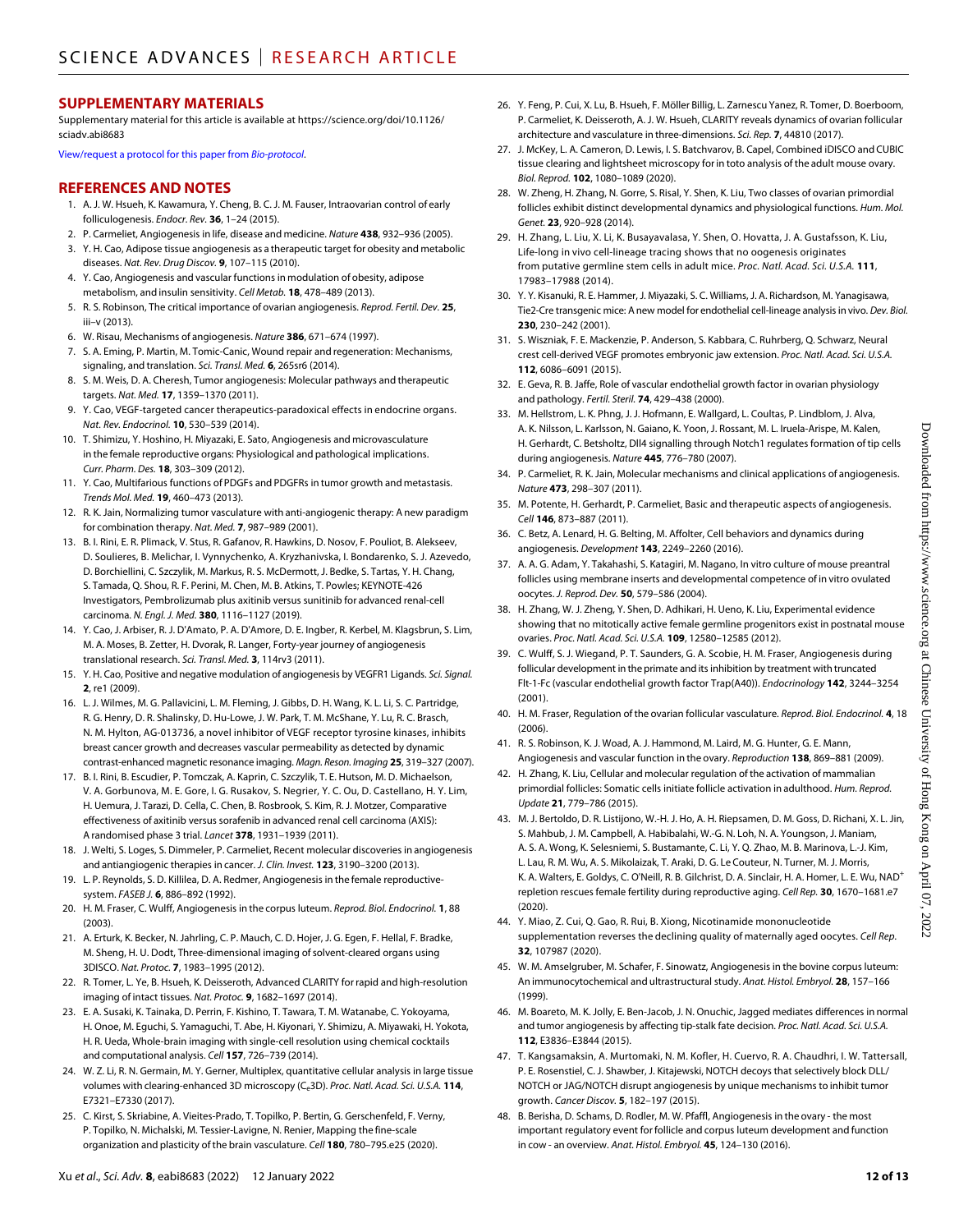- 49. F. J. Broekmans, M. R. Soules, B. C. Fauser, Ovarian aging: Mechanisms and clinical consequences. *Endocr. Rev.* **30**, 465–493 (2009).
- 50. Q. Li, X. D. Geng, W. Zheng, J. Tang, B. Xu, Q. H. Shi, Current understanding of ovarian aging. *Sci. China Life Sci.* **55**, 659–669 (2012).
- 51. H. Buckler, The menopause transition: Endocrine changes and clinical symptoms. *J. Br. Menopause Soc.* **11**, 61–65 (2005).
- 52. P. Monteleone, G. Mascagni, A. Giannini, A. R. Genazzani, T. Simoncini, Symptoms of menopause - global prevalence, physiology and implications. *Nat. Rev. Endocrinol.* **14**, 199–215 (2018).
- 53. R. C. Zimmermann, E. Xiao, N. Husami, M. V. Sauer, R. Lobo, J. Kitajewski, M. Ferin, Short-term administration of antivascular endothelial growth factor antibody in the late follicular phase delays follicular development in the rhesus monkey. *J. Clin. Endocrinol. Metab.* **86**, 768–772 (2001).
- 54. R. Constien, A. Forde, B. Liliensiek, H. J. Grone, P. Nawroth, G. Hammerling, B. Arnold, Characterization of a novel EGFP reporter mouse to monitor Cre recombination as demonstrated by a Tie2 Cre mouse line. *Genesis* **30**, 36–44 (2001).
- 55. W. J. de Lange, C. M. Halabi, A. M. Beyer, C. D. Sigmund, Germ line activation of the Tie2 and SMMHC promoters causes noncell-specific deletion of floxed alleles. *Physiol. Genomics* **35**, 1–4 (2008).
- 56. X. Tian, T. Hu, H. Zhang, L. He, X. Huang, Q. Liu, W. Yu, L. He, Z. Yang, Z. Zhang, T. P. Zhong, X. Yang, Z. Yang, Y. Yan, A. Baldini, Y. Sun, J. Lu, R. J. Schwartz, S. M. Evans, A. C. Gittenberger-de Groot, K. Red-Horse, B. Zhou, Subepicardial endothelial cells invade the embryonic ventricle wall to form coronary arteries. *Cell Res.* **23**, 1075–1090 (2013).
- 57. L. J. Green, A. Shikanov, In vitro culture methods of preantral follicles. *Theriogenology* **86**, 229–238 (2016).
- 58. L. M. Hablitz, H. S. Vinitsky, Q. Sun, F. F. Staeger, B. Sigurdsson, K. N. Mortensen, T. O. Lilius, M. Nedergaard, Increased glymphatic influx is correlated with high EEG delta power and low heart rate in mice under anesthesia. *Sci. Adv.* **5**, eaav5447 (2019).
- 59. J. P. de Bruin, M. Dorland, E. R. Spek, G. Posthuma, M. van Haaften, C. W. N. Looman, E. R. te Velde, Age-related changes in the ultrastructure of the resting follicle pool in human ovaries. *Biol. Reprod.* **70**, 419–424 (2004).
- 60. L. Feng, Y. Wang, H. Cai, G. Sun, W. Niu, Q. Xin, X. Tang, J. Zhang, C. Wang, H. Zhang, G. Xia, ADAM10-Notch signaling governs the recruitment of ovarian pregranulosa cells and controls folliculogenesis in mice. *J. Cell Sci.* **129**, 2202–2212 (2016).
- 61. X. Dou, Y. Sun, J. Li, J. Zhang, D. Hao, W. Liu, R. Wu, F. Kong, X. Peng, J. Li, Short-term rapamycin treatment increases ovarian lifespan in young and middle-aged female mice. *Aging Cell* **16**, 825–836 (2017).

**Acknowledgments:** We thank H. Chen (College of Life Sciences, Nanjing Normal University, China) for sharing the *Tek-Cre* mouse line and K. Liu (Department of Obstetrics and Gynecology, The University of Hong Kong, Hong Kong, China.) for sharing the *Rainbow* mouse line. We are also grateful to X. Xu for drawing the illustrations in the manuscript. **Funding:** This study was supported by the National Key Research and Development Program of China to Y.Z. and H.Z. (2018YFC1003700 and 2017YFC1001100) and the National Natural Science Foundation of China (81873815 and 31571542). **Author contributions:** X.X., Y.Z., and H.Z. designed the research; X.X., L.M., L.L., J.L., S.Z., L.J., X.Y., Y.D., J.Z., Y.W., and S.N. performed the experiments; X.X., G.X., Y.Y., Y.Z., Y.C., and H.Z. analyzed the data; X.X. and H.Z. wrote the paper. All authors have seen and approved the final version. **Competing interests:** The authors declare that they have no competing interests. **Data and materials availability:** All data needed to evaluate the conclusions in the paper are present in the paper and the Supplementary Materials.

Submitted 6 April 2021 Accepted 18 November 2021 Published 12 January 2022 10.1126/sciadv.abi8683